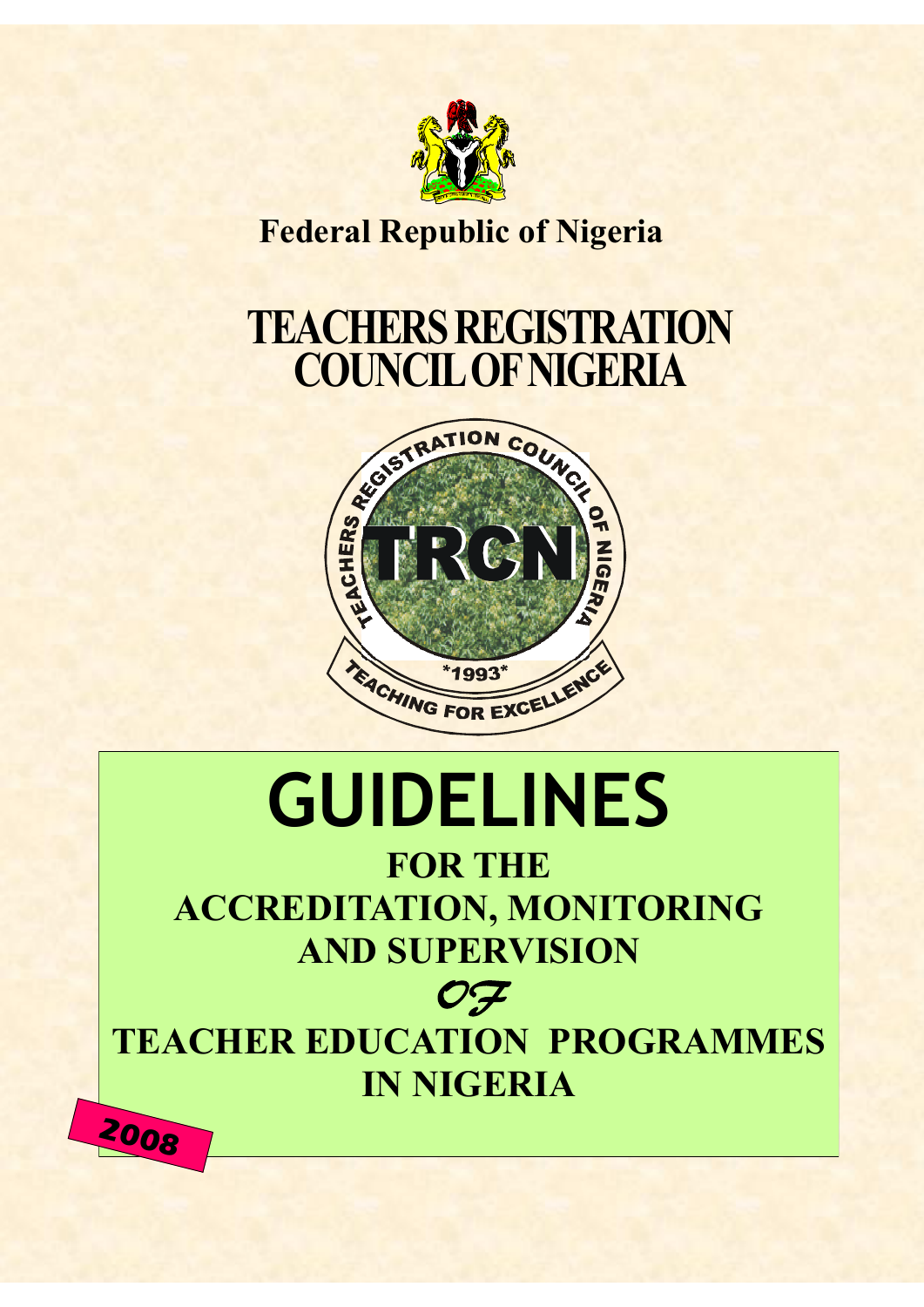### **© 2007 All rights reserved.**

2

*No part of this publication may be reproduced by any means whatsoever without the prior written consent of the copyright owner.*

**All Correspondences should be addressed to: The Registrar/Chief Executive Teachers Registration Council of Nigeria Plot 567 Aminu Kano Crescent Wuse 2, PMB 526 Garki Abuja—Nigeria Tel: +234-9-5231439 Fax: +234-9-5233098 E-mail: info@trcn.gov.ng Website: www.trcn.gov.ng** 

### *ACKNOWLEDGEMENT*

*The Teachers Registration Council of Nigeria acknowledges some useful ideas adapted from the Accreditation Manuals of the National Commission for Colleges of Education, the National Universities Commission and the professional regulatory agencies in Nigeria and abroad, which include the Medical and Dental Council of Nigeria, Legal Council of Nigeria, Pharmacists Council of Nigeria, Council for the Regulation of Engineering in Nigeria, Ontario College of Teachers Canada, General Teaching Council for England, College of Teachers London, Teacher Development Agency London, Queensland College of Teachers, Australia, South African Council for Educators, National Council for Accreditation of Teacher Education United States of America and a host of others.*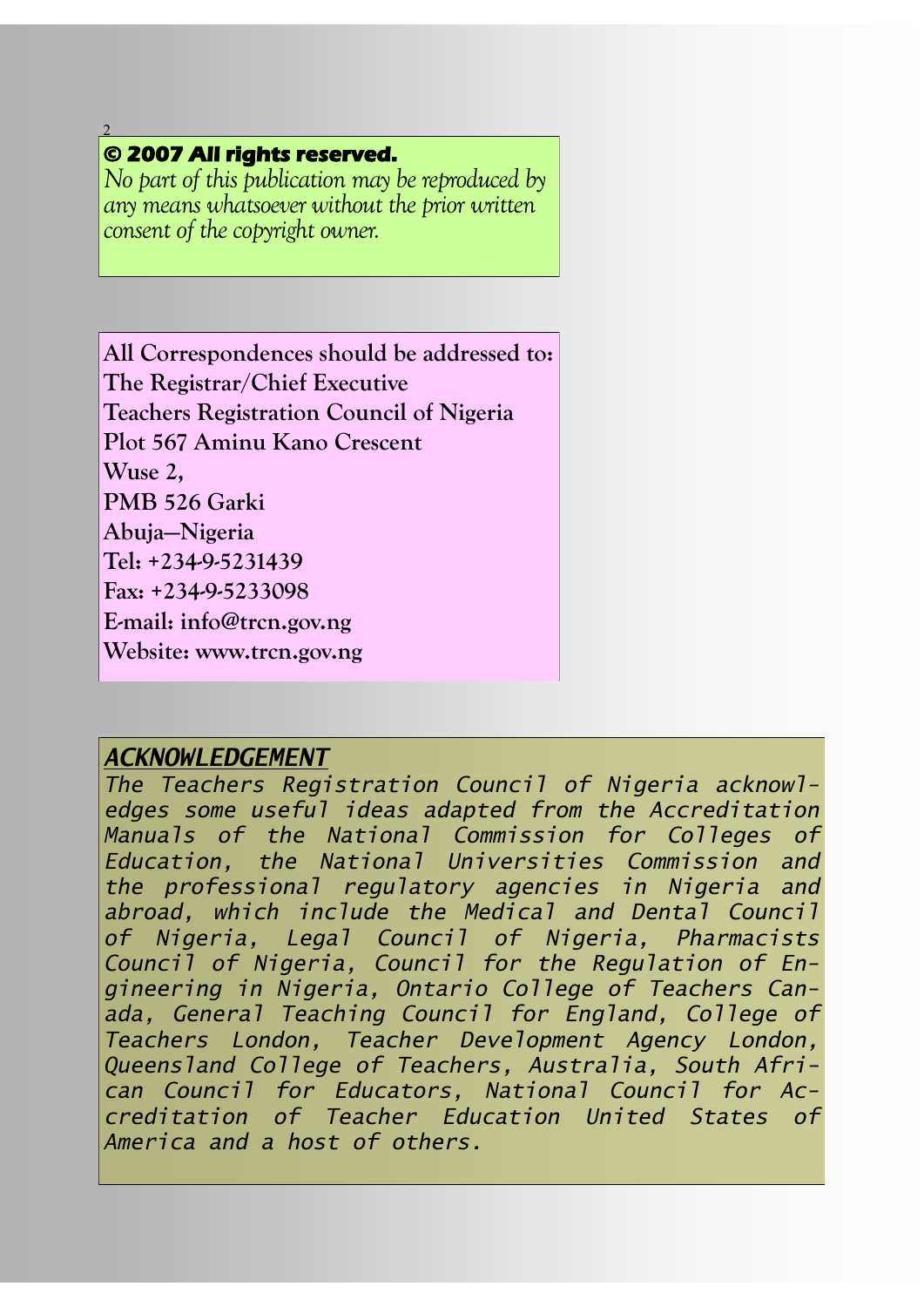# **TRCN VISION**

3

*To control and regulate teacher education, training and practice at all levels and sectors of the Nigerian education system in order to match teacher quality, discipline, professionalism, reward and dignity with international standards.* 

# **MISSION**

*To promote excellence in education through effective registration and licensing of teachers; and to promote professionalism through accreditation, monitoring and supervision of teacher training programmes, mandatory continuing professional development and maintenance of discipline among teachers at all levels of the education system.*

# **MOTTO**

**Teaching For Excellence**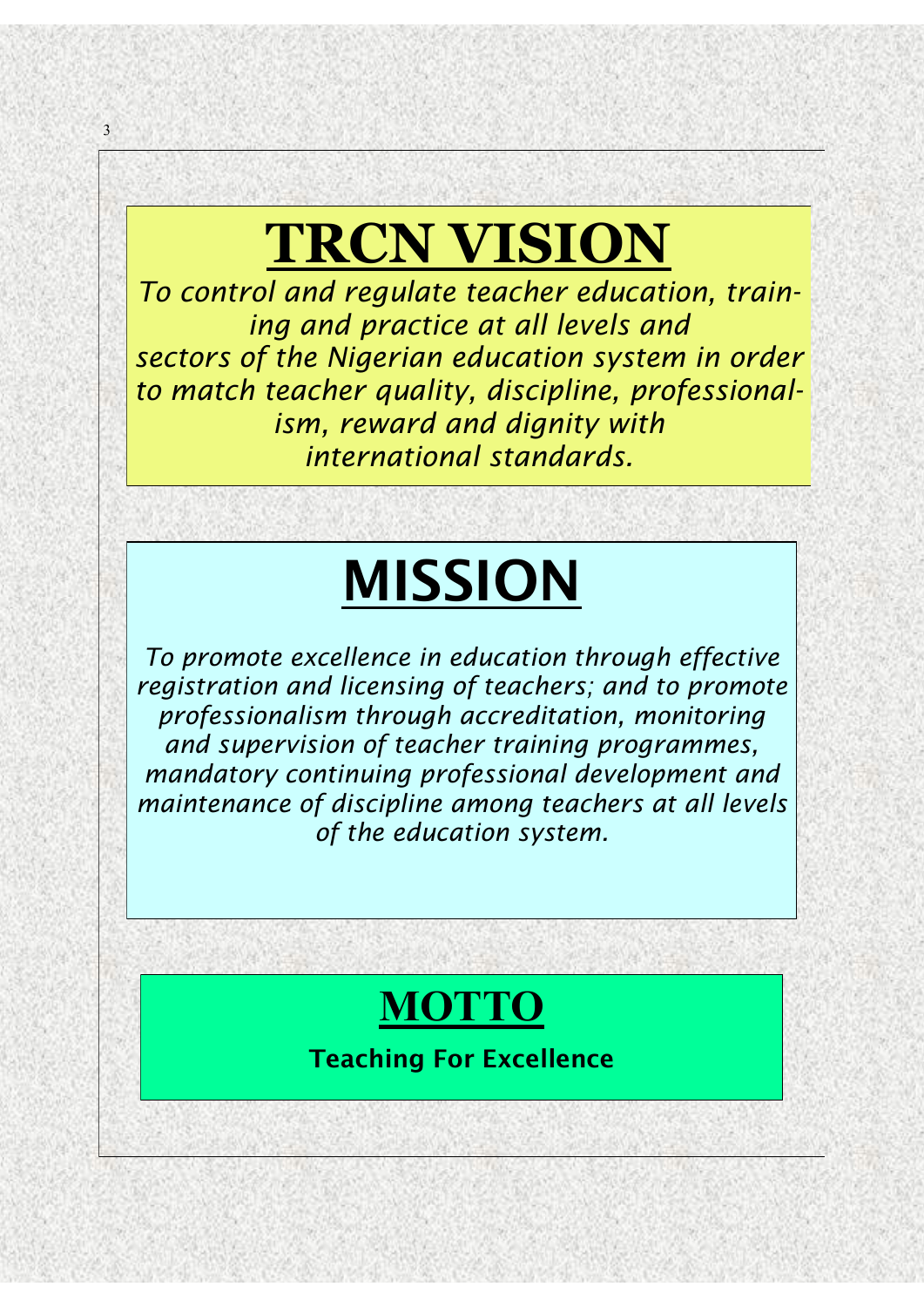# **CONTENT**

### **PART A: INTRODUCTION**

- 1.1 Preamble
- 1.2 Interpretation
- 2. Provisions of TRCN Act on Accreditation, Monitoring and Supervision
- 3. Objectives of Accreditation, Monitoring and Supervision
- 4. Responsibilities of Teacher Education Institutions
- 5. Types of Teacher Education Programmes for Accreditation, Monitoring and Supervision
- 6. TRCN Joint Accreditation with Supervisory Agencies
- 7. Mode of Accreditation, Monitoring and Supervision

### **PART B: ACCREDITATION PANEL**

- 8. Appointment of members
- 9. Composition
- 10. Headship
- 11. Coordination/Secretariat
- 12. Duties
- 13. Visitation Procedure

### **PART C: INSPECTORATE TEAM**

- 14**.** Appointment of members
- 15. Composition
- 16. Headship
- 17. Coordination/Secretariat
- 18. Duties
- 19. Visitation Procedure

### **PART D: ACCREDITATION OF PROGRAMMES**

- 20. Requirements for Accreditation
- 21. Application for Accreditation by Institutions
- 22. Self Assessment by Institutions
- 23. Survey of Performance of Graduates of the Programmes
- 24. Visitation to Institutions
- 25. Report of Accreditation Panel
- 26. Approval of Accreditation Result
- 27. Duration of Accreditation
- 28. Renewal of Accreditation
- 29. Enforcement of Accreditation Result
- 30. Evaluation of teaching qualifications obtained overseas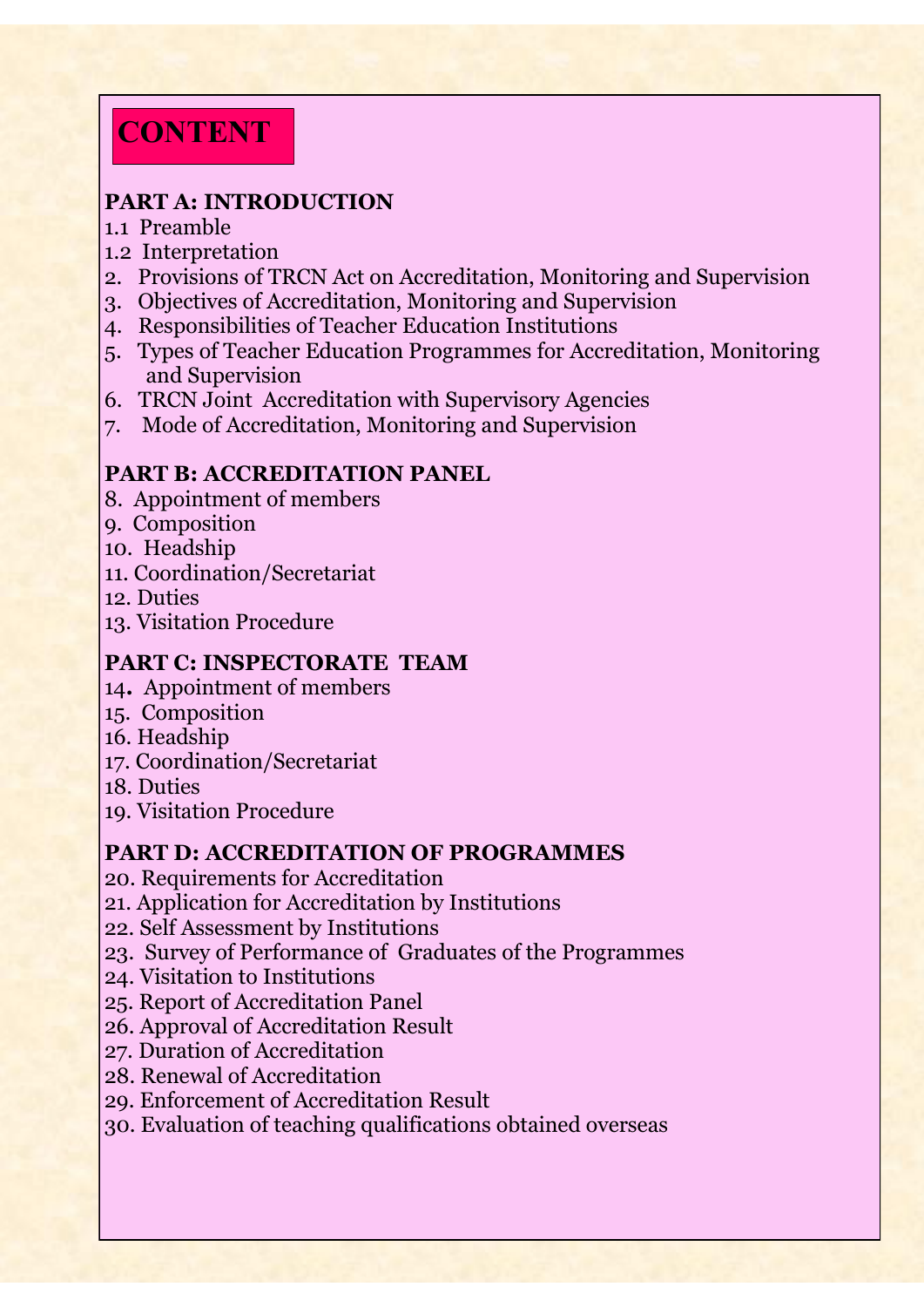### **PART E: MONITORING AND SUPERVISION**

- 31. Periodic Self Reports by Institutions Admissions, etc.
- 32. Evaluation of Self Reports

5

- 33. Inspection Visits to Institutions
- 34. Report of Inspectorate Teams
- 35. Approval of Inspection Reports
- 36. Consequences of Inspection Result

### **PART F: APPENDICES**

- 37. Self Report Form (TRCN/SRF)
- 38. Accreditation Panel Report Form (TRCN/APRF)
- 39. Inspectorate Team Report (TRCN/ITR)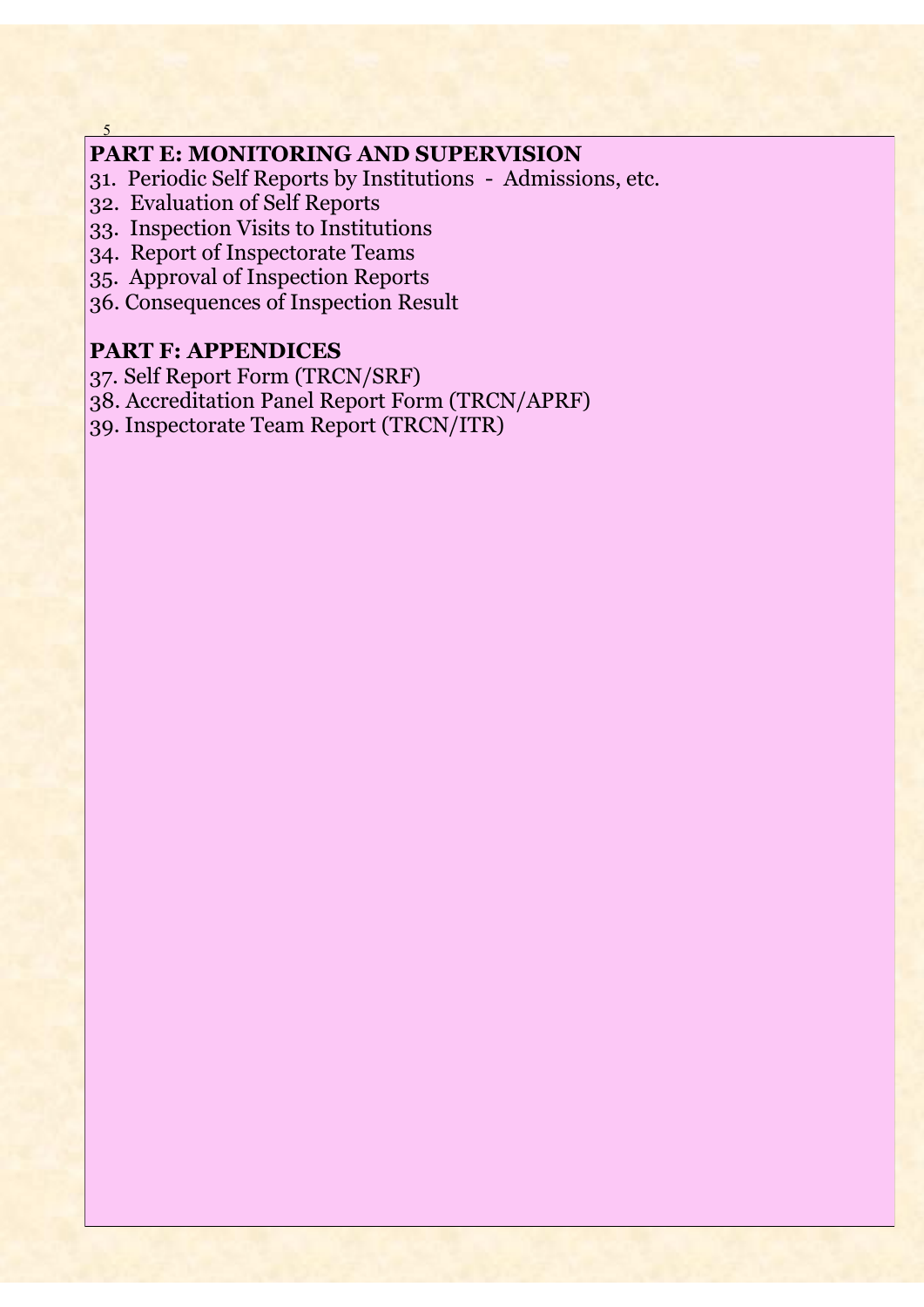# **PART A INTRODUCTION**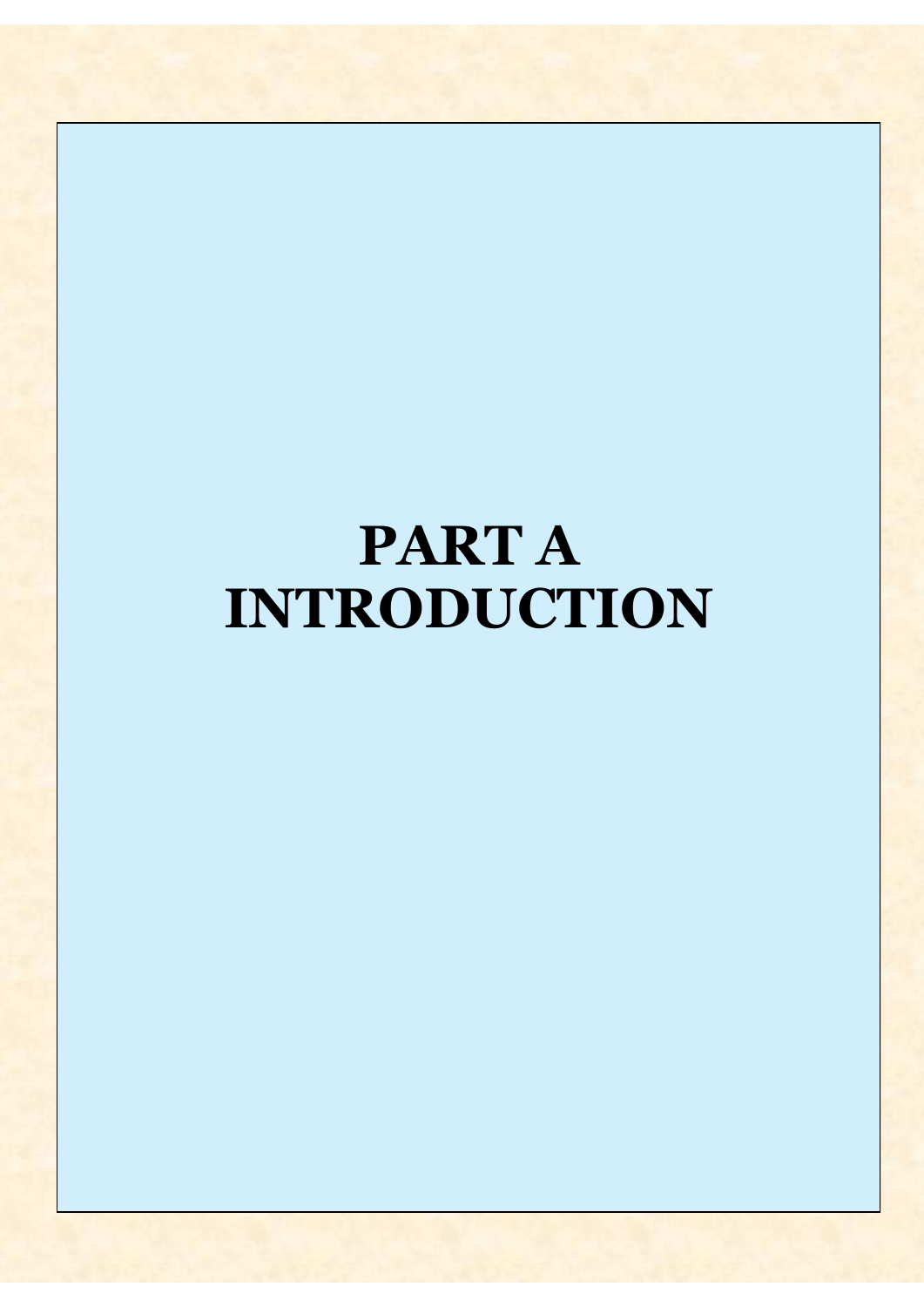### **1.1 PREAMBLE**

There are practices which are universal among professional regulatory agencies in order to maintain the integrity and standards of the professions. One of such practices is the accreditation of courses and programmes of institutions that prepare individuals for entry into the professions. In keeping with this reality, the Teachers Registration Council of Nigeria (TRCN) undertakes the accreditation of the courses and programmes of all institutions that prepare individuals intending to be teachers in Nigeria. Such institutions include the colleges of education, schools of education in polytechnics, faculties and institutes of education of universities and the National Teachers Institute. TRCN further has the right to satisfy itself that teacher qualifications obtained in teacher education institutions overseas meets the Nigerian National Minimum Teaching Standard before holders of such qualifications could be registered and licensed to teach in Nigeria.

The legal basis and modalities for the accreditation exercise referred to above are set out in this document. Essentially, the modalities are based on very clear benchmarks arrived at after a careful examination of the modalities adopted by most of the professional regulatory agencies in Nigeria and Teaching Councils abroad. Therefore, it is hoped that the document will provide both the teacher training institutions, accreditation panelists, inspectorate teams, the relevant educational agencies, policy makers and the general public with a sound understanding of the meaning, implications and procedures of accreditation and the roles expected of them.

For the avoidance of doubt, it should be noted that the laws that established the professional regulatory agencies in Nigeria are virtually identical. This means that the agencies have very similar powers, functions, activities and programmes for their respective professions. The accreditation practice is one of such aspects of the enabling laws that are completely the same (word-to-word). It is therefore possible to see common accreditation procedures among the regulatory agencies. Among these agencies are the Medical and Dental Council of Nigeria (MDCN), Pharmacists Council of Nigeria (PCN), Council of Legal Education (CLE), Council for the Regulation of Engineering in Nigeria (COREN), and TRCN.

#### 1.2 INTERPRETATION

- i. **Accreditation** This is an evaluation exercise to be undertaken by TRCN to ascertain whether or not the courses and programmes of a teacher training institution meet the national minimum standards required for the production of professional teachers in Nigeria. It is purely a quality assurance mechanism to ensure that teachers trained in Nigeria will be marketable any where in the world. The Accreditation exercise entails a self-report by the institution being examined and an assessment of the reports by a panel of top educationists as well as fact-finding visit by the panel to the institution. After these processes, TRCN is able to come up with a verdict regarding the quality of the courses and programmes of such institution.
- ii. **Accreditation Panel**  This is a group of eminent educationists to be selected from across the tertiary institutions of the country. The group will have the authority to assess the quality of the courses and programmes of given teacher training institutions and report back to TRCN for further necessary action.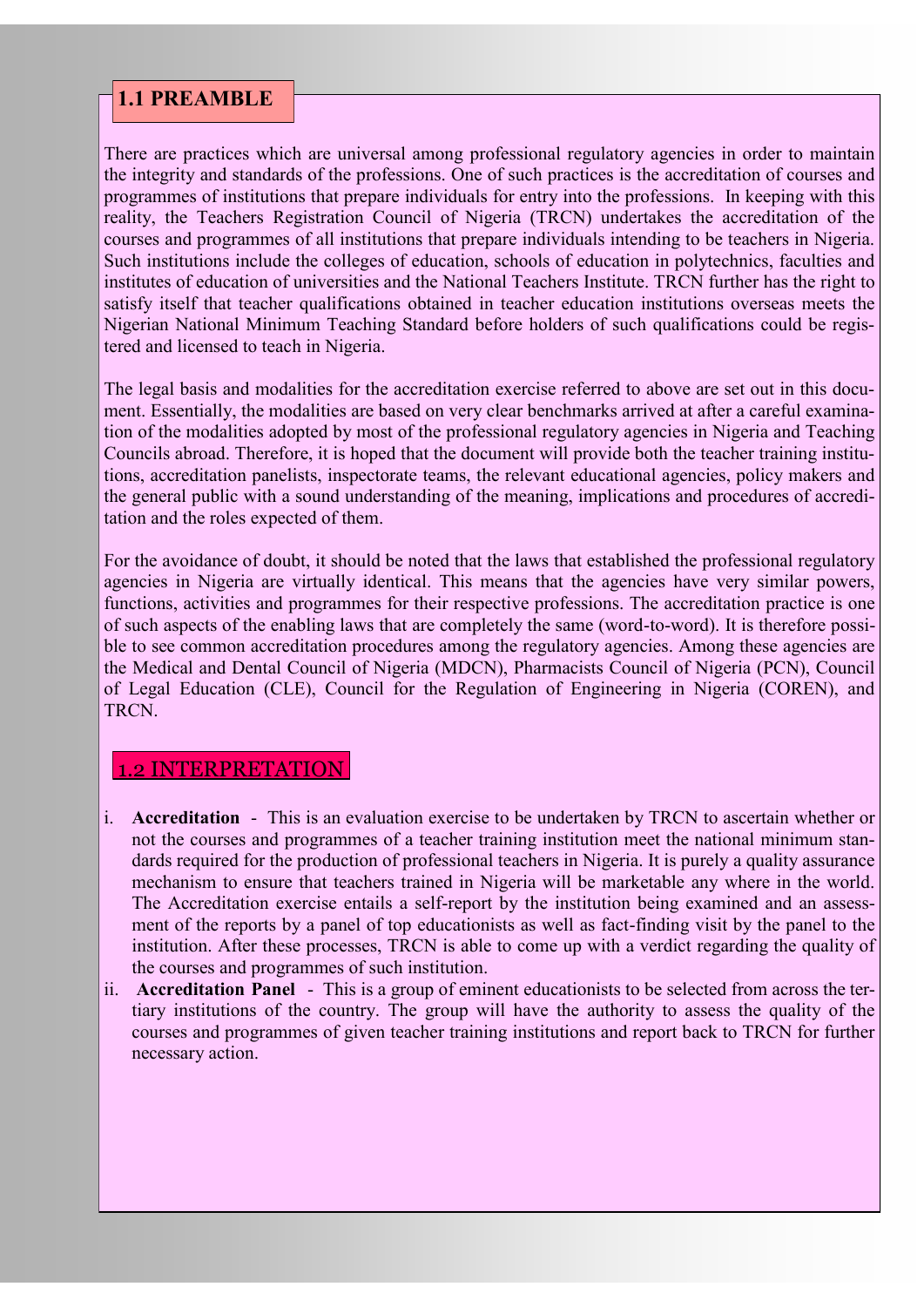iii. **Monitoring and Supervision** - This phrase indicates a set of statutory functions clearly spelt out in TRCN Act 31 of 1993, Section 8(1-2) and other relevant sections. The details of the Act have been captured in Section 2 of this Manual. Basically, the section states that TRCN shall have the power to VISIT teacher training institutions to confirm if the quality of instructions, examinations, teaching practice and other academic processes going on institutions are able to confer professional status on the trainees of the institutions. This set of functions is different from accreditation because it entails keeping constant touch with the institutions and making verifications from time to time in order to guide and advise the institutions timely. The verifications may concern only limited aspects of the courses and programmes of the institutions. On the other hand, accreditation is a comprehensive and indepth assessment of the courses and programmes of the institution which can only be done once in a long while, say once in five years.

- iv. **Inspectorate Team**  As in the case of accreditation, TRCN shall use renowned educationists from the tertiary institutions of the country to play the roles of monitoring and supervision of the courses and programmes of the teacher training institutions. Given the fact that these roles of monitoring and supervision are very close to what is popularly and traditionally known in Nigerian Education as inspection, the term, **Inspectorate**, is used to depict the Team of educationists that shall be carrying out those functions.
- v. **Interpretation of the Manual** The Registrar/Chief Executive is vested with the power to interpret any aspect of this Manual that may require further clarifications. Consequently, all enquiries should be forwarded to the Registrar/Chief Executive of TRCN using the postal, physical, e-mail, telephone and other addresses indicated on the cover of this Manual.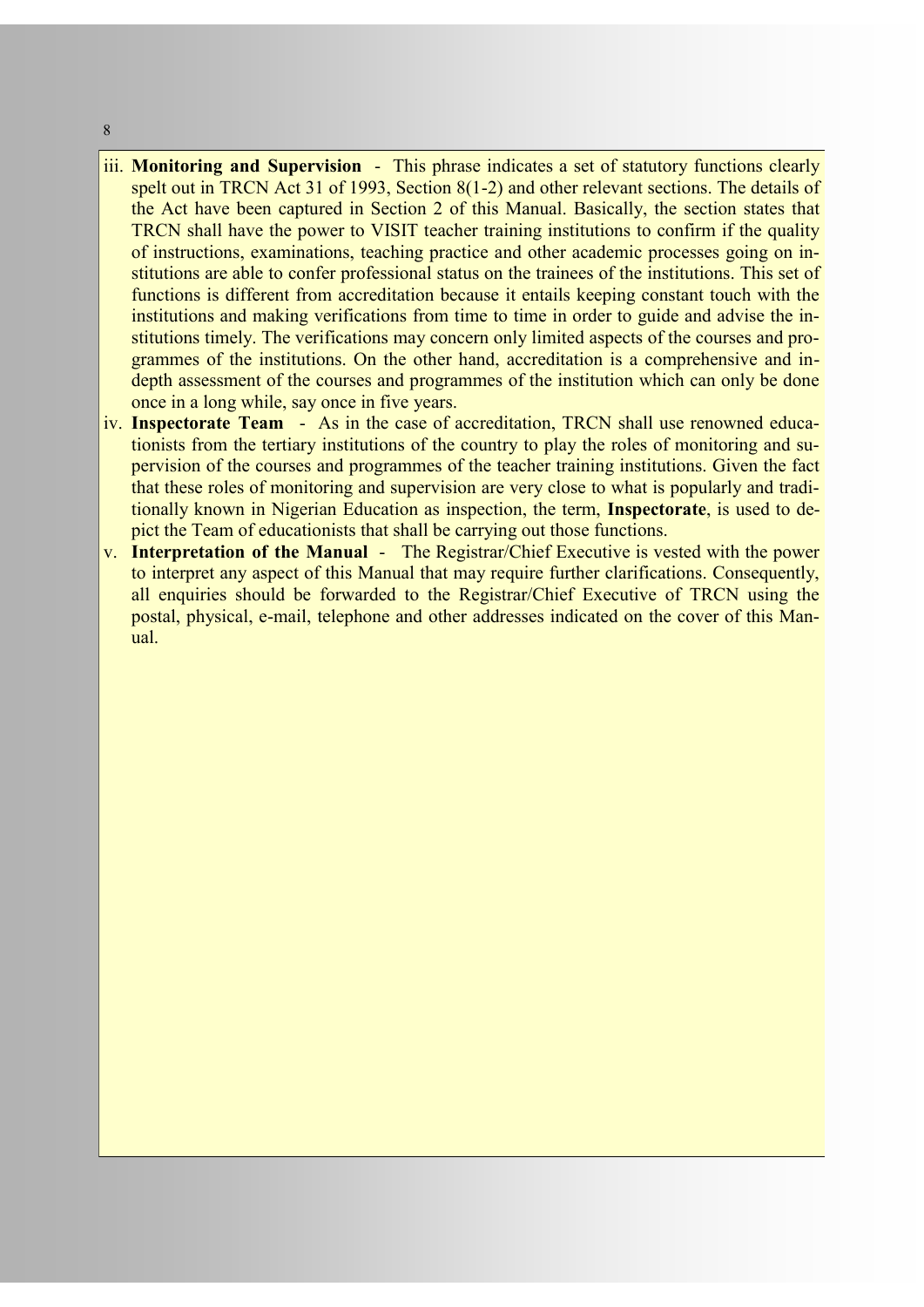#### **2. PROVISIONS OF THE TRCN ACT ON ACCREDITATION, MONITORING AND SUPERVISION**

The TRCN Act No. 31 0f 1993 empowers TRCN to accredit all courses and programmes intended to qualify an individual as a teacher in Nigeria. The provisions are clearly spelt out in Sections 7 and 8 of the Act, part of which is reproduced here verbatim:

According to Section 7(1), *Council may approve an institution for the purposes of this Act and may for the purposes approve-*

*(a) Any course of training at any approved institution which is intended for persons seeking to become or are already teachers and which the Council considers is designed to confer on persons completing it sufficient knowledge and skill for admission as professional teachers.*

*(8) Any qualification which, as a result of an examination taken in conjunction with a course of training approved by the Council under this section, is granted to candidates reaching a standard at the examination indicating in the opinion of the members of the Council that the candidates have sufficient knowledge and skill to practise the profession.*

- *8(1) It shall be the duty of members of the Council to keep themselves informed of the nature*   $of -$
- *(a) The instruction given at approved institutions to persons attending approved courses of training; and*
- *(b) The examinations as a result of which approved qualifications are granted.*

*And for the purposes of performing that duty, the Council may appoint, either from among its own members or otherwise, persons to visit approved institutions, or to observe such examinations.* 

- *(2) It shall be the duty of a person appointed under subsection (1) of this section to report to the Council on:*
- *(a) the sufficiency of the instructions given to persons attending approved courses of training at*

 *institutions visited by him;* 

- *(b) the adequacy of examinations attended by him; and*
- *(c) any other matters relating to the institution or examinations on which the Council may, either*

 *generally or in a particular case, request him to report.*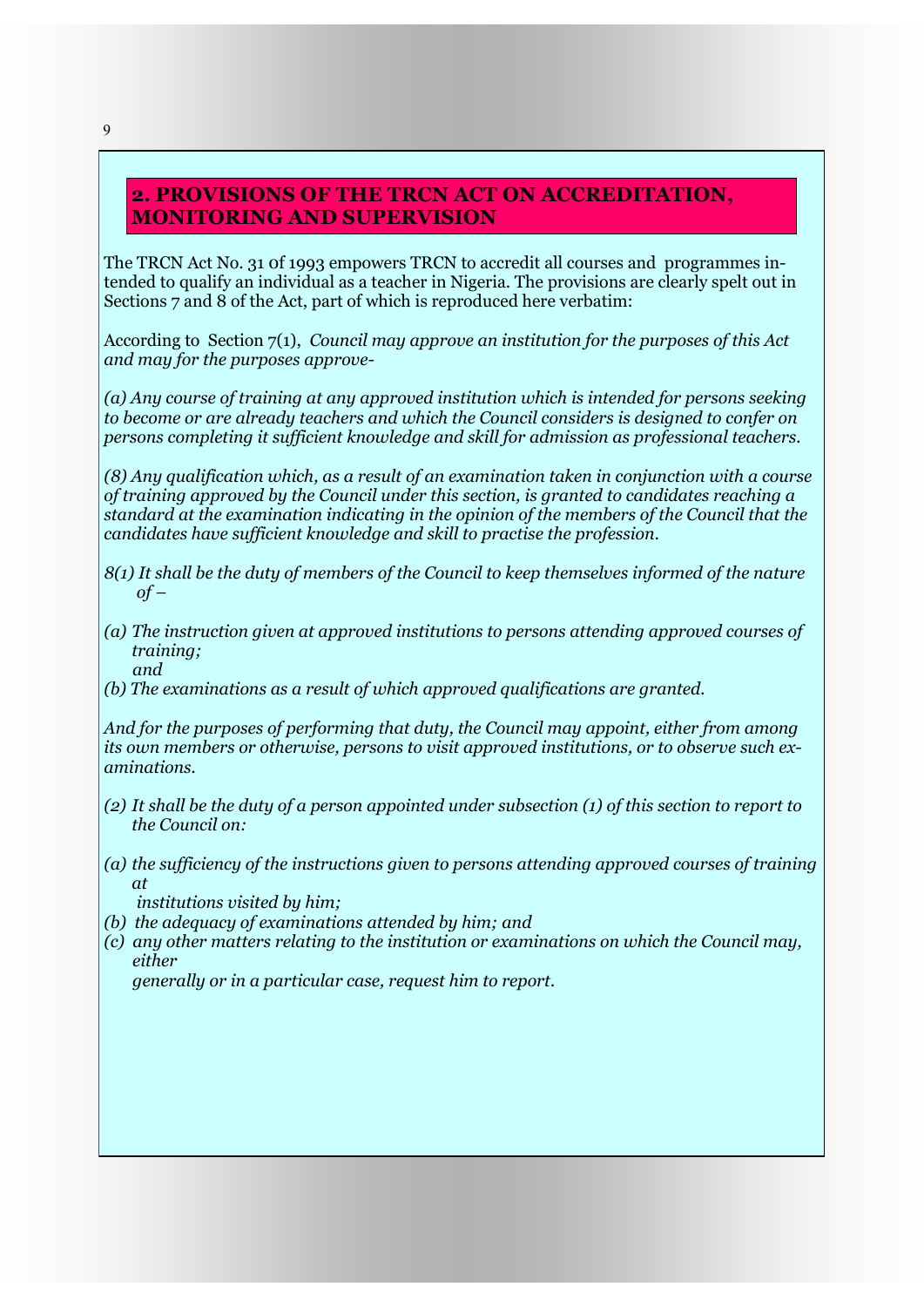#### **3. OBJECTIVES OF ACCREDITATION, MONITORING AND SUPERVISION**

The objectives of accreditation, monitoring and supervision, among others, are to:

- (a) Ensure that teacher education courses and programmes in Nigeria meet the National Minimum Standards stipulated by TRCN in accordance with the provisions of the National Policy on Education and other relevant national documents.
- (b) Raise the intellectual and professional quality, integrity and status of teachers in Nigeria to the level obtainable in the advanced countries of the world.
- (c) Guarantee the adequate preparation of teachers as the pivot of national development and epitome of excellence in the world of work.
- (d) Enhance balanced education of the teachers which will empower them to function optimally, not only in their subject areas but also in their immediate community, nation and the globalised world.

### **4. RESPONSIBILITIES OF TEACHER EDUCATION INSTITUTIONS**

Teacher Education institutions are expected to give full cooperation to TRCN and its representatives in the course of implementing the provisions of the law regarding the accreditation, monitoring and supervision of the institutions. The responsibilities include:

- (a) Forwarding to TRCN within the deadlines specified, all information and documents required either on routine basis (for instance, the number of students admitted and graduated each session) or just before an accreditation, monitoring and supervision visit.
- (b) Allowing Accreditation Panels and Inspectorate Teams access to all educational facilities of the institution considered relevant for the education of teachers. These include libraries, educational technology centres, workshops, classrooms, teaching and learning in progress, etc.
- (c) Provision of academic records such as academic calendar, course timetables, course outlines, lecture notes, teaching practice assessments forms, examination scripts, moderators reports, examination results, etc.
- (d) Arrange for the interview of the teaching and non-teaching staff and students of the institution by the visiting panel or teams.
- (e) Heads of institutions and other key officers (Vice Chancellors, Provosts, Deans and Directors of Education, Heads of Departments of Educations, etc) to physically attend interviews and discussions especially the ones meant to bring the Accreditation or inspection visits to an end.
- (f) Facilitate the inspection of students' teaching practice at the respective schools of placement by the visiting panels or teams.
- (g) Give other assistance to the panels and teams that will make the exercises successful.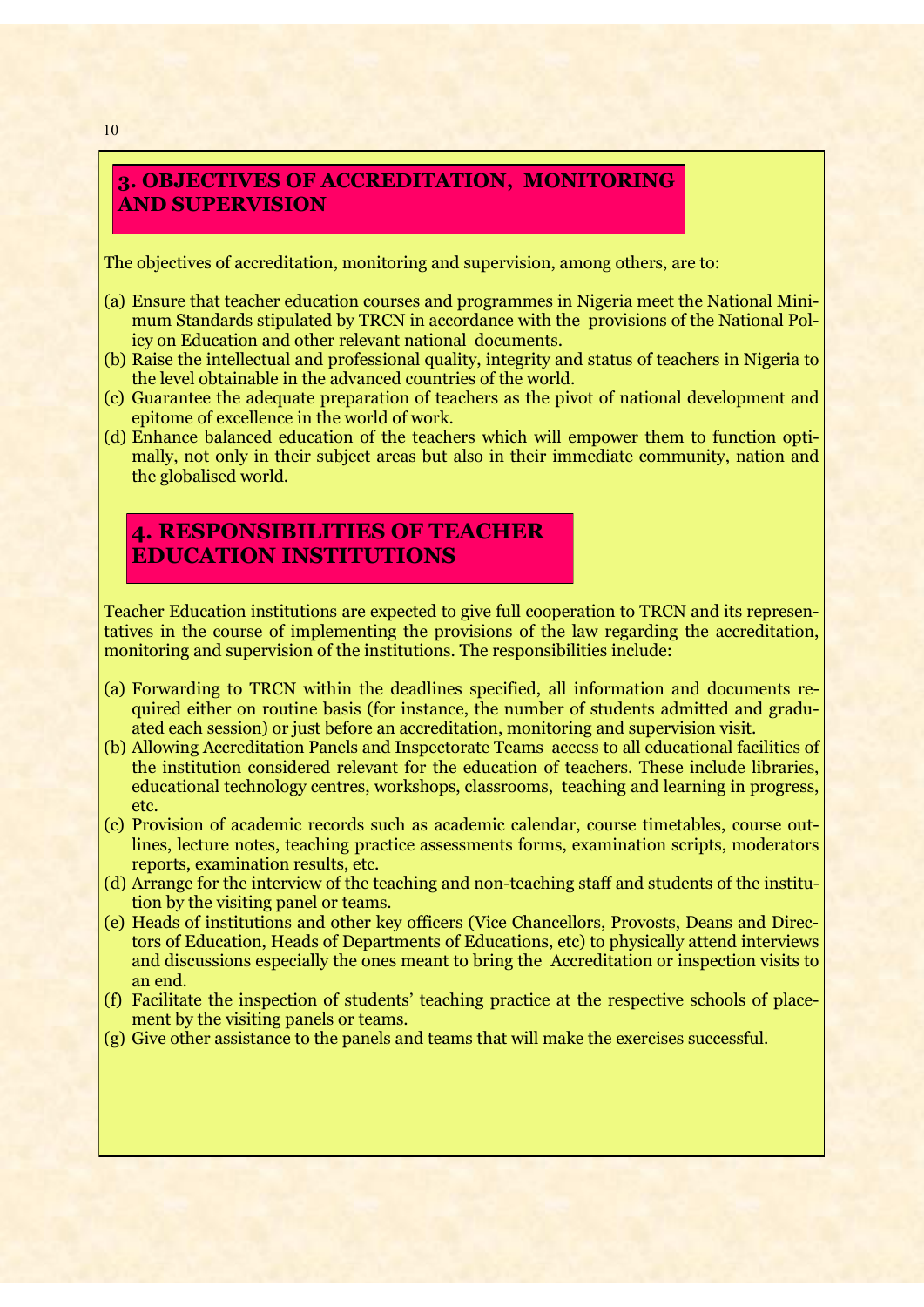### **5. TYPES OF TEACHER EDUCATION PROGRAMMES**

The Accreditation, Monitoring and Supervision will cover all teacher education programmes intended to qualify a person to register as a teacher in Nigeria. These include the following:

- Nigeria Certificate in Education (NCE)
- Technical Teachers Certificate (TTC)
- Technical Teacher Training Programme (TTTP)
- Professional Diploma in Education (PDE)
- Post Graduate Certificate in Education (PGCE)
- Post Graduate Diploma in Education (PGDE)
- Bachelors Degree in Education (B.Ed., BA. Ed., B.Sc. Ed., B. Tech Ed.)
- Any other programme/qualification that may be approved by TRCN as meeting the National Minimum Standards for teaching in Nigerian schools.

In the course of time, additional programmes/qualifications shall become mandatory as prerequisite for teachers wishing to occupy higher positions in the education sector, which include the positions of Head Teachers, Principals, Inspectors of Schools, Directors of Education and Heads of tertiary educational institutions. Such programmes will be published and subject to Accreditation, Monitoring and Supervision.

#### **6. TRCN JOINT ACCREDITATION WITH SUPERVISORY AGENCIES**

In Nigeria, the law has placed the different categories of the tertiary educational institutions under different supervisory agencies. As such, the National Commission for Colleges of Education (NCCE) supervises the colleges of education, the National Board for Technical Education (NBTE) take charge of the polytechnics, monotechnics and other technical institutions and the National Universities Commission (NUC) deals with the universities. These supervisory agencies accredit and set the general standards for the award of the certificates, diploma and degrees in the institutions under them. However, the law requires the professional regulatory agencies to equally accredit the programmes to satisfy themselves that the intending professionals acquire the skills, knowledge and orientations which are necessary for excellent performance on the job.

Consequently, all tertiary institutions experience accreditation, not only from their supervisory agencies but also from the diverse professional regulatory agencies. For instance, the polytechnics undergo accreditation not only from the NBTE but also COREN. For the universities, despite the accreditation by the NUC, the professional regulatory agencies also accredit the Faculties that prepare their professionals. Thus, the MDCN, PCN, CLE, etc get the Faculties of Medicine, Pharmacy, Law, etc accredited, respectively. Therefore, notwithstanding the accreditation of the colleges of education and the National Teachers Institute by the NCCE, they will also be accredited by TRCN. The same thing applies to the Faculties and Institutes of Education in the universities: Notwithstanding the NUC accreditation, all Faculties and Institutes of Education in the Nigerian universities are to be accredited by TRCN.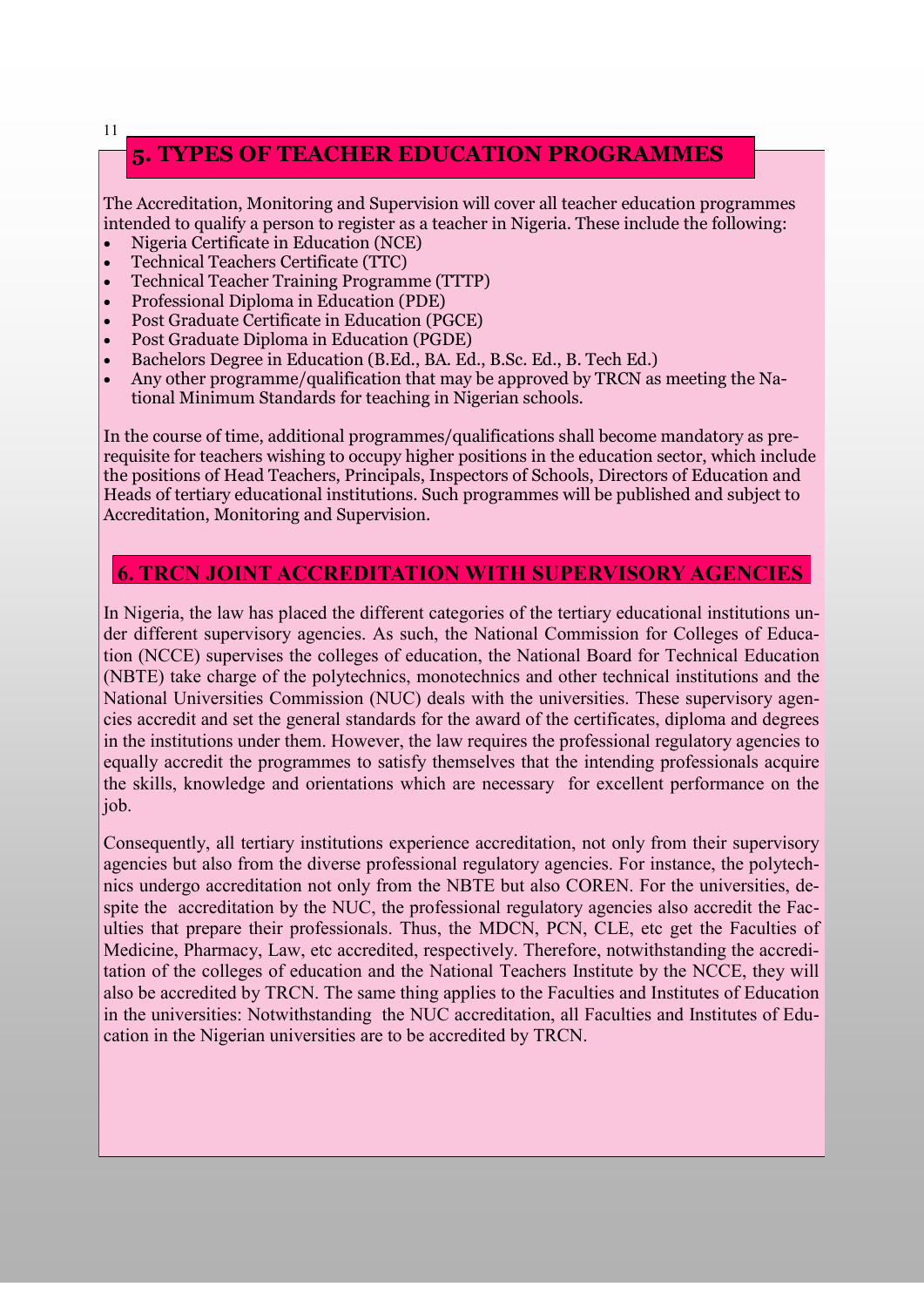#### Given the facts that:

(a) each tertiary institution has to face accreditation by both the supervisory and professional regulatory agencies, and

(b) accreditation exercises are usually intensive, extensive and do temporarily slow down institutional activities,

it has become an acceptable practice for some of the professional regulatory agencies to carry out their accreditation at the same time with the supervisory agencies, rather than doing theirs at a separate time. This is to save time and cost for all parties involved and to avoid the disruption of the academic programmes of the institutions by accreditation exercises occurring at different times.

In line with this practice, TRCN will as far as practicable undertake its accreditation exercises jointly with the relevant supervisory agencies. However, in accordance with its powers under law, TRCN will still maintain its autonomy in terms of judgment, report and enforcement of accreditation outcomes.

#### **7. MODE OF ACCREDITATION, MONITORING AND SUPERVISION**

Based on the provisions of the TRCN Act, TRCN has two categories of responsibilities in order to maintain the integrity and standards of teacher education programmes in Nigeria, namely:

- (a) **System–wide Accreditation:** This is an in-depth examination of all aspects of a teacher education programme, including the human and material resources, environmental and other issues that impact on the delivery of the programme in order to determine whether or not the programme meets the National Minimum Standards. This will take place every five years for each education programme and TRCN will perform the function through ad-hoc **Accreditation Panels**.
- (a) **Monitoring and Supervision of teacher education courses and programmes:** This entails routine interaction with and inspection of the teacher education institutions with a view to keeping abreast of the real life situation involved in the implementation of teacher education curricula. The obligation requires TRCN to keep classroom instructions, teaching practice, projects, conduct and moderation of examinations, and related matters under reasonable scrutiny to ensure that the required standards form part of the day-to-day practices. For the purposes of monitoring and supervision, TRCN shall set up ad-hoc **Inspectorate Teams** to visit the institutions. An institution shall be inspected at least in the first and third years after accreditation. The month/date of the Inspection visit may or may not be communicated in advance to the institutions concerned.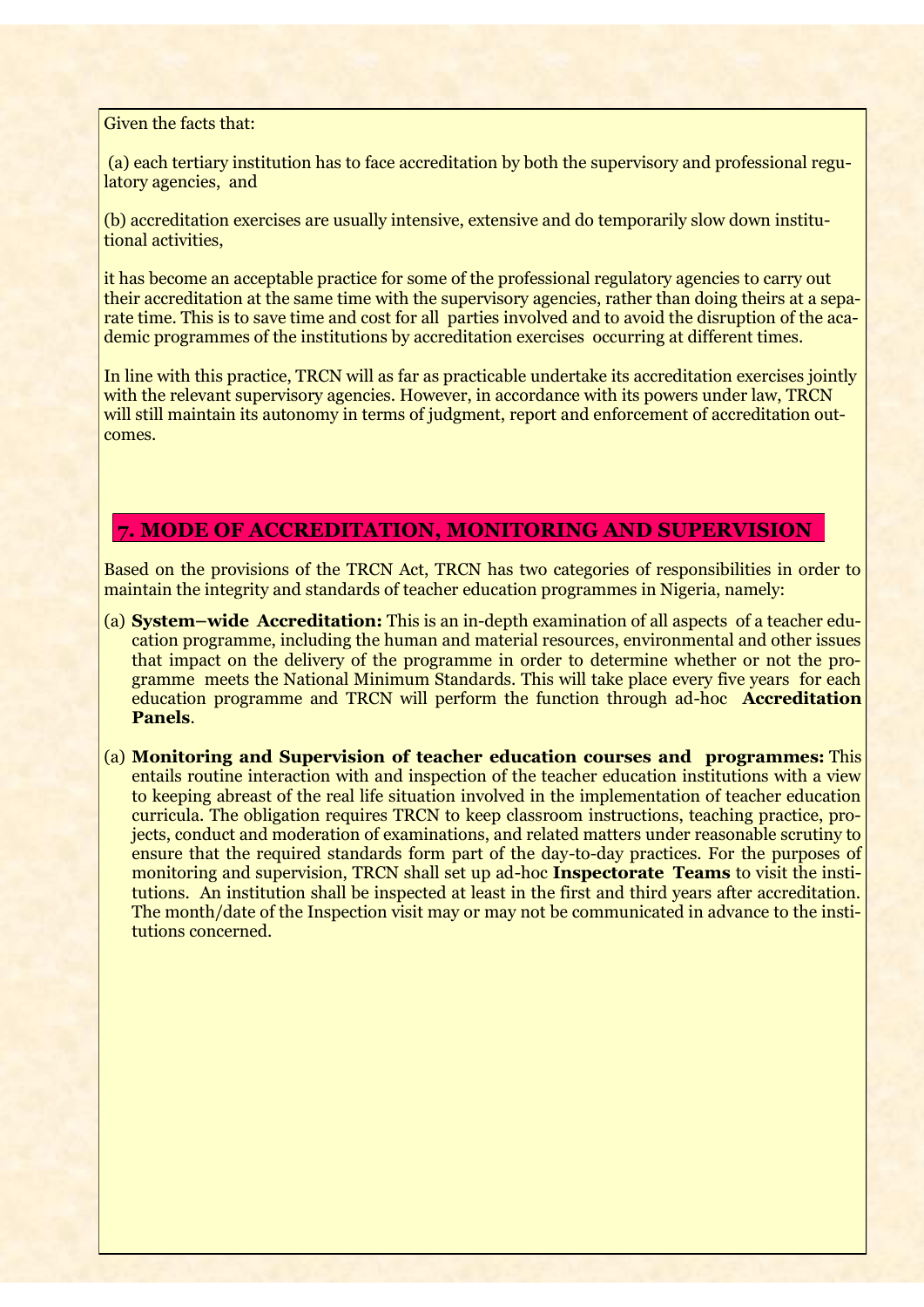# **PART B ACCREDITATION PANEL**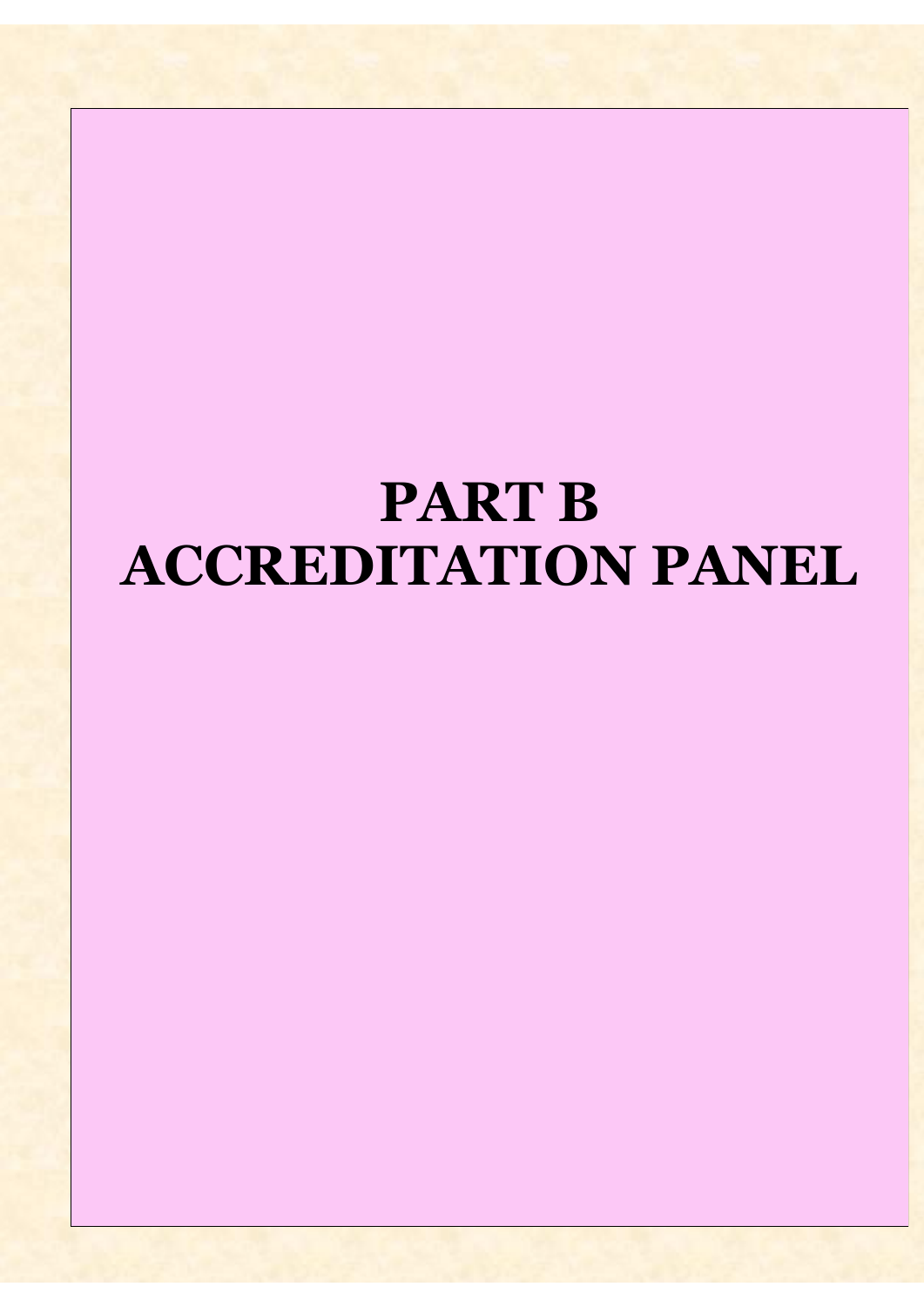### **8. APPOINTMENT OF MEMBERS**

The Governing Board of TRCN shall on the recommendation of the Education Committee appoint members of Accreditation Panels.

### **9. COMPOSITION OF THE PANEL**

Each Panel shall consist of a Chairman and four members who must be registered teachers drawn from the classroom, research, administrative position or teachers' unions and associations both in the private and public sector. The Panel shall have members who are experts in the relevant fields being accredited. As a general rule, members of Accreditation Panel shall not be on a rank less than Associate Professor in the University, Principal Lecturer in the College of Education, Deputy Registrar or Deputy Librarian in the tertiary institution or Deputy Director in the administrative sector.

### **10. HEADSHIP OF THE PANEL**

The Chairperson of an Accreditation Panel shall be a Professor of Education with a track record of experience and reputation in any area of specialisation in pedagogy.

### **11. COORDINATION/SECRETARIAT**

Each Accreditation Panel will have a TRCN staff as the Secretary. The staff shall be responsible for :

- Provision of secretarial services for the Panel.
- Arrangements for the traveling, lodging, feeding and general entitlements of the Panel members.
- Guidance of the Panel with respect to accreditation criteria, priorities, policies, completion of accreditation forms, etc.
- Compilation and production of Accreditation Reports at the end of the exercise.

### **12. DUTIES OF ACCREDITATION PANEL**

The responsibilities of an Accreditation Panel are to:

- Review statements of fact and documents sent to TRCN ahead of accreditation visit by the institution concerned.
- Visit the institution to verify the data contained in the documents sent ahead of accreditation.
- While in the institution, examine all relevant facilities, human capacity, curriculum, instructional processes, and other factors that impact significantly on the quality of teacher education delivery .
- Hold discussions with the Head of Institution, Deans and Directors of Education, Heads of Departments, staff and students of the institution.
- Get each member of the Panel to sign Accreditation Facts Form and countersigned by the respective Heads of Department, Deans of School, Directors of Institute, and the Provost or Vice Chancellor as the case may be. (The Provost or Vice Chancellor may comment in writing in the space provided for that purpose on the form.
- Identify gaps existing in respect of each teacher education programme of the institution with reference to the National Minimum Standards.
- Advise the TRCN Education Committee on whether the programmes are qualified for full, conditional or denied accreditation and other necessary steps to be taken in respect of the findings during accreditation.
- Submit entire accreditation documents to the Registrar/Chief Executive.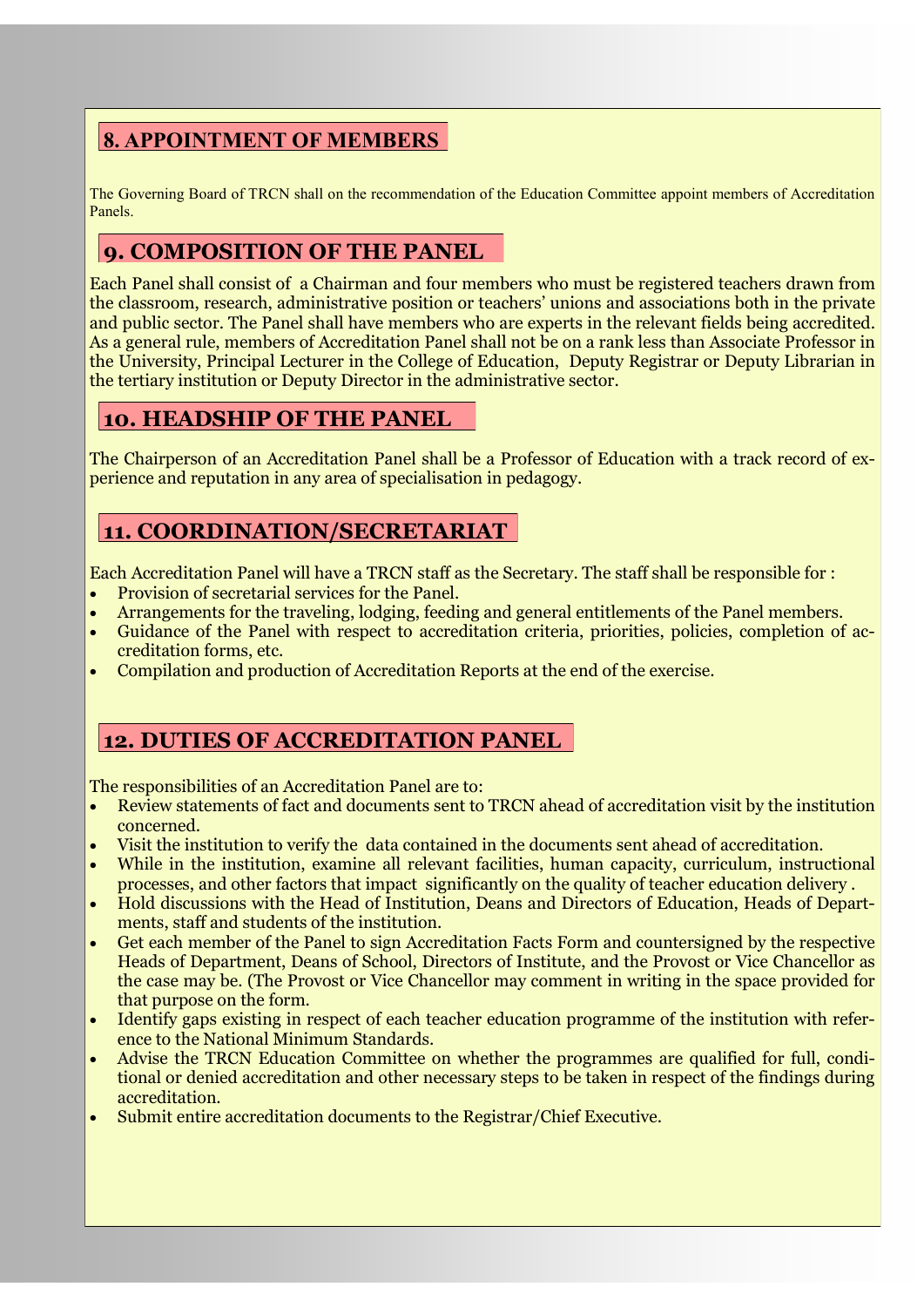### 15 **13. VISITATION PROCEDURE**

The Procedure outlined in this section is in consideration of a number of facts which include the following:

- It is imperative for members of the Panel to meet prior to the visit to an institution so as to review statements of fact and documents sent ahead of accreditation by the institution and to work out specific strategies and documents that will make the visitation most successful.
- Another meeting is very necessary after the visitation in order to jointly prepare the reports of the visitation and agree on key matters arising from the exercise.
- Panel member may come from different parts of the country with time constraints on their part and financial costs to TRCN. Therefore, it is best for members to go from their locations straight to the location of the institution to be visited so that both the visitation, pre- and post-visitation meetings could take place there.

The entire exercise may last for four working days divided as follows:

- i. **DAY ONE**: Pre-visitation meeting to review statement of facts from the institution and to adopt visitation strategies.
- ii. **DAY TWO AND THREE**: Actual visitation to the institution and full accreditation activities.
- iii. **DAY FOUR**: Post-visitation meeting to harmonize report and outline key recommendations to TRCN.

The Panel shall produce a final report or at least a draft report before the departure of members. Where this is not feasible, the Panel Chairman shall circulate to members a draft report of the visitation within one week for members comments. The Chairman shall then ensure that the final report reaches the Registrar/Chief Executive within three weeks of the exercise.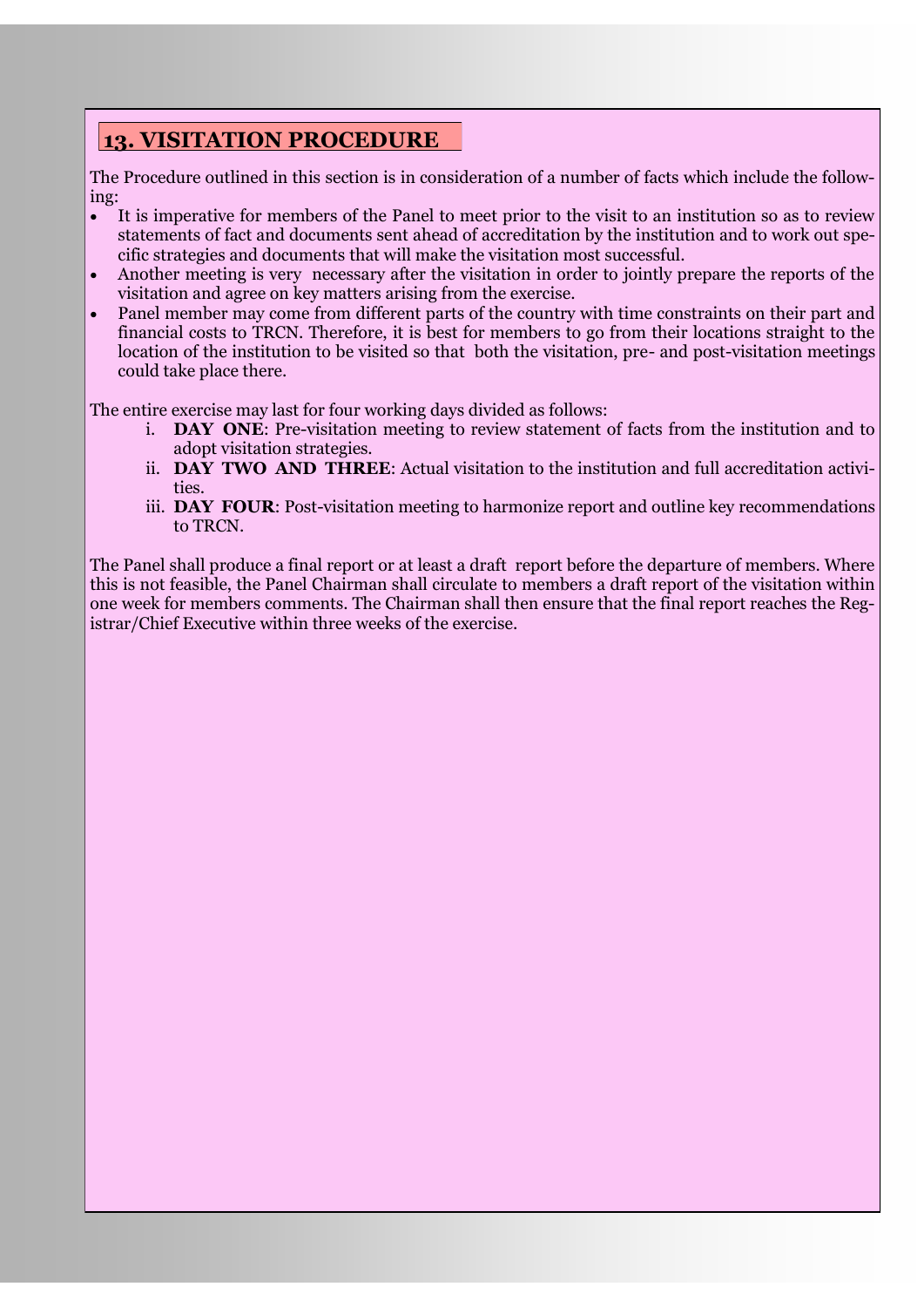# **PART C INSPECTORATE TEAM**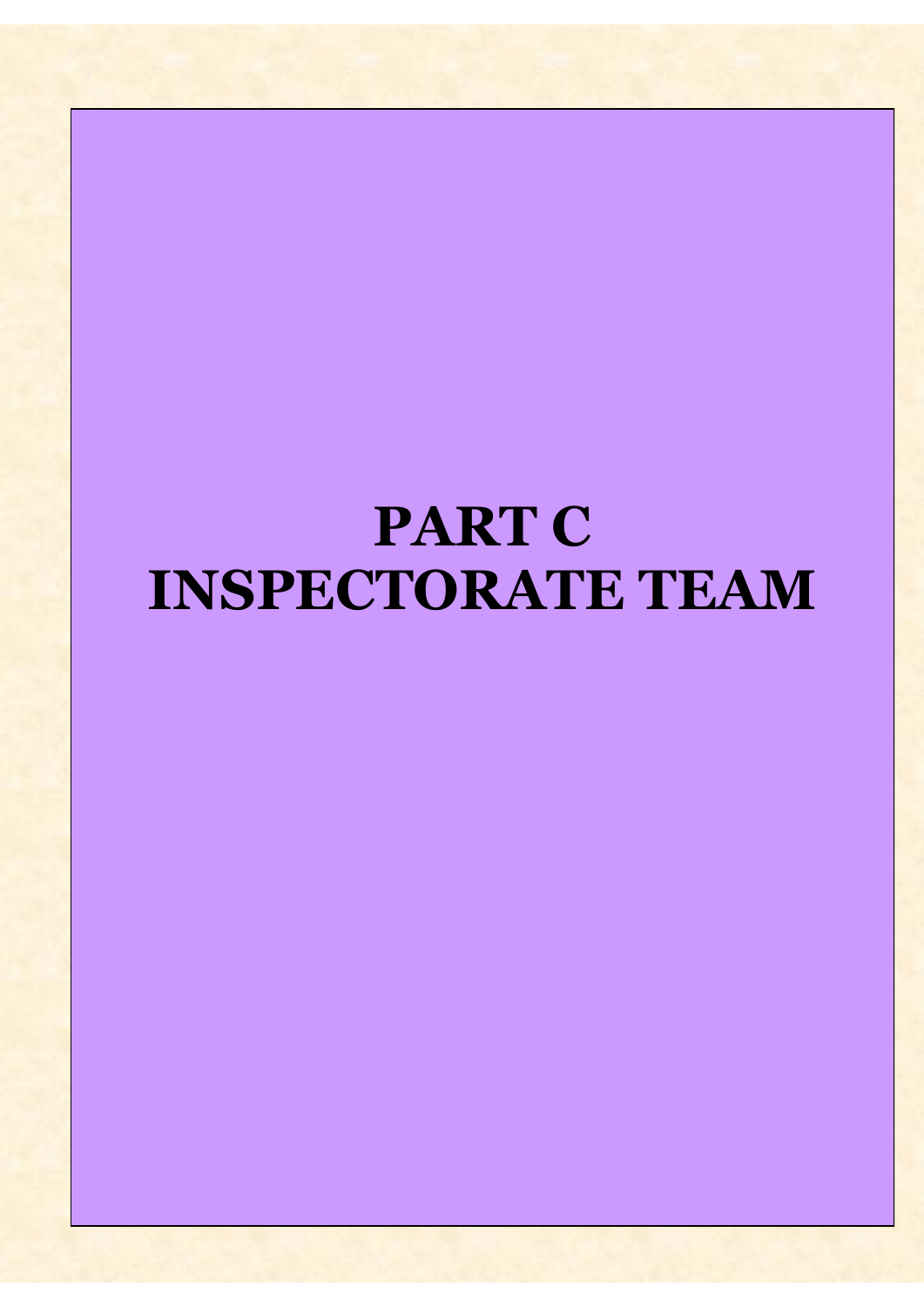### **14. APPOINTMENT OF MEMBERS**

The Governing Board of TRCN shall on the recommendation of the Education Committee appoint members of Inspectorate Teams.

### **15. COMPOSITION OF MEMBERS**

Each Inspectorate Team shall consist of a Chairman and two members who must be registered teachers drawn from the classroom, research, administrative position or teachers' unions and associations both in the private and public sector. The Team shall have members who are experts in the relevant programmes being monitored. As a general rule, members of the Inspectorate Team shall not be on a rank less than Associate Professor in the University, Principal Lecturer in the College of Education, Deputy Registrar or Deputy Librarian in the tertiary institution or Deputy Director in the administrative sector.

### **16. HEADSHIP OF THE TEAM**

The Chairperson of an Inspectorate Team shall be a Professor of Education with a track record of experience and reputation in any area of specialisation in pedagogy.

### **17. COORDINATION/SECRETARIAT**

Each Inspectorate Team shall have a TRCN staff as the Secretary. The staff shall be responsible for :

- Provision of secretarial services for the Team.
- Arrangement for the traveling, lodging, feeding and general entitlements of the Team members.
- Guidance of the Team with respect to monitoring criteria, priorities, policies, completion of monitoring forms, etc.
- Compilation and production of Inspection Reports at the end of the exercise.

### **18. DUTIES OF THE TEAM**

The responsibilities of an Inspectorate Team are to:

- Review statements of fact and documents (if any) sent to TRCN by the institution concerned ahead of the monitoring visit and/or the latest accreditation reports concerning the institution.
- Visit the institution to confirm the authenticity of the fact and documents (if any) sent ahead of the monitoring visit and to verify the actual implementation of the National Minimum Standards in the day-to-day operations of the institution.
- Examine real live instructional processes, teacher-student ratio, teaching methodologies, instructional facilities, coverage of curriculum, contact hours for the various courses, number of weeks effectively covered under a semester, moderation of examination questions, conduct of examinations, external examiners reports, duration and supervision of teaching practice, quality of projects and other factors that impact significantly on the quality of teacher education delivery in the institution concerned.
- Hold discussions with the Head of Institution, Deans and Directors of Education, Heads of Departments, staff and students of the institution.
- Get each member of the Team to sign the Monitoring Facts Form and countersigned by the respective Heads of Department, Deans of School, Directors of Institute, and the Provost or Vice Chancellor as the case may be. (The Provost or Vice Chancellor may comment in writing in the space provided for that purpose on the form.
- Identify gaps existing in the delivery of the teacher education programme of the institution with reference to the National Minimum Standards.
- Advise the TRCN Education Committee on steps to take to remedy any anomalies revealed by the visit.
- Submit entire monitoring documents to the Registrar/Chief Executive.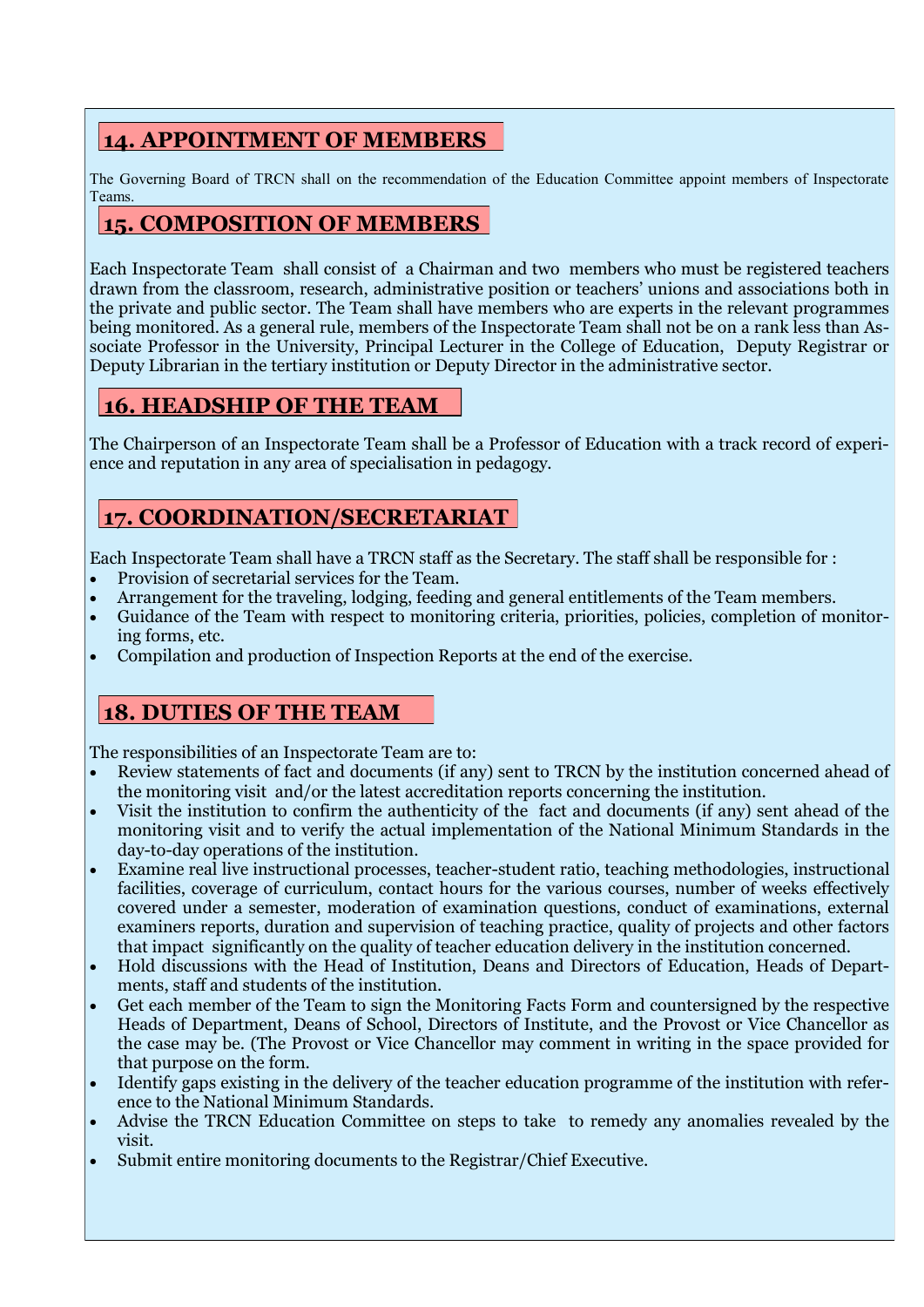### <u>19. VISITATION PROCEDURE</u>

The Procedure for visitation to institutions shall be as set out for the Accreditation Panels.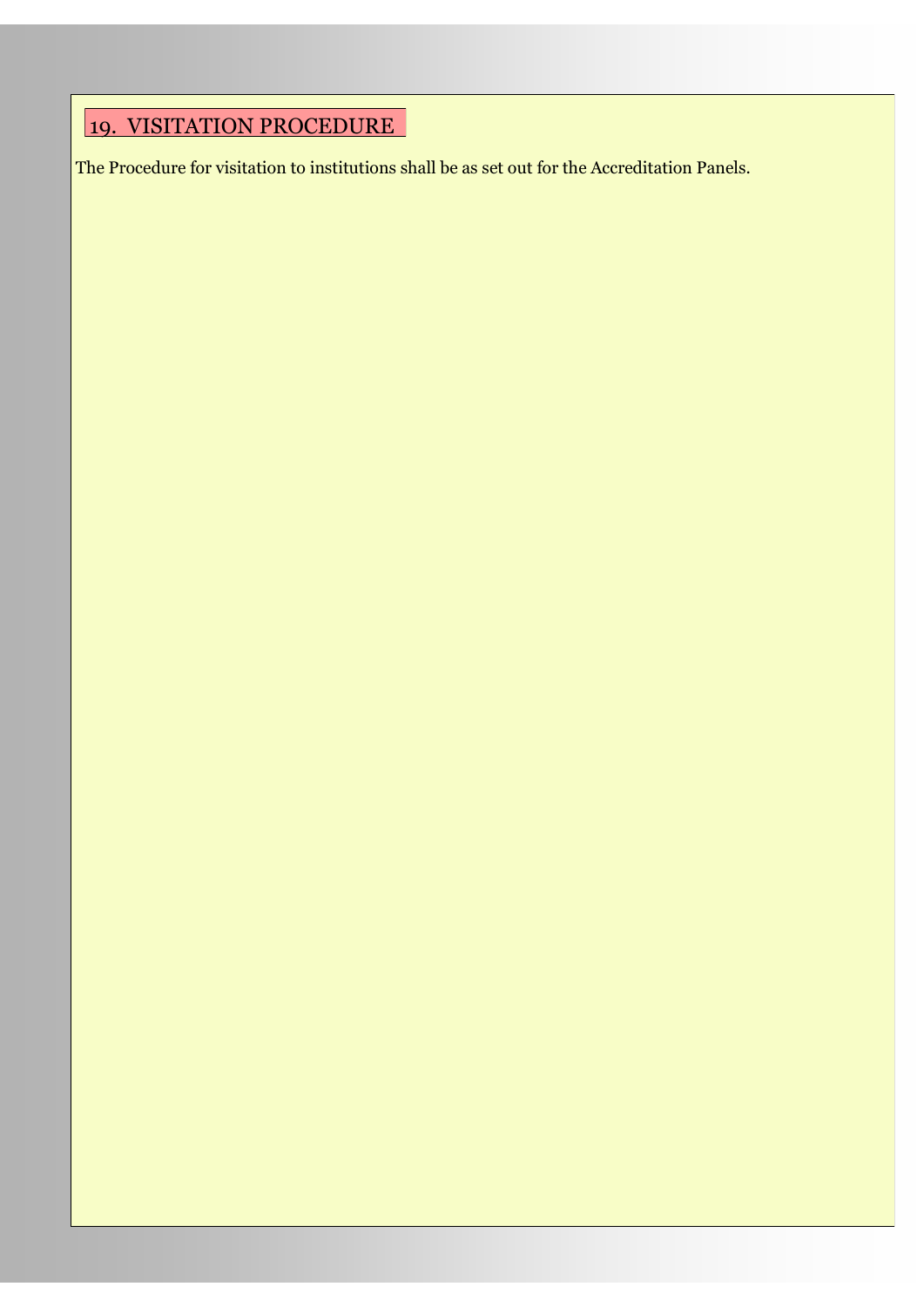# **PART D ACCREDITATION OF EXISTING AND ADDITIONAL PROGRAMMES**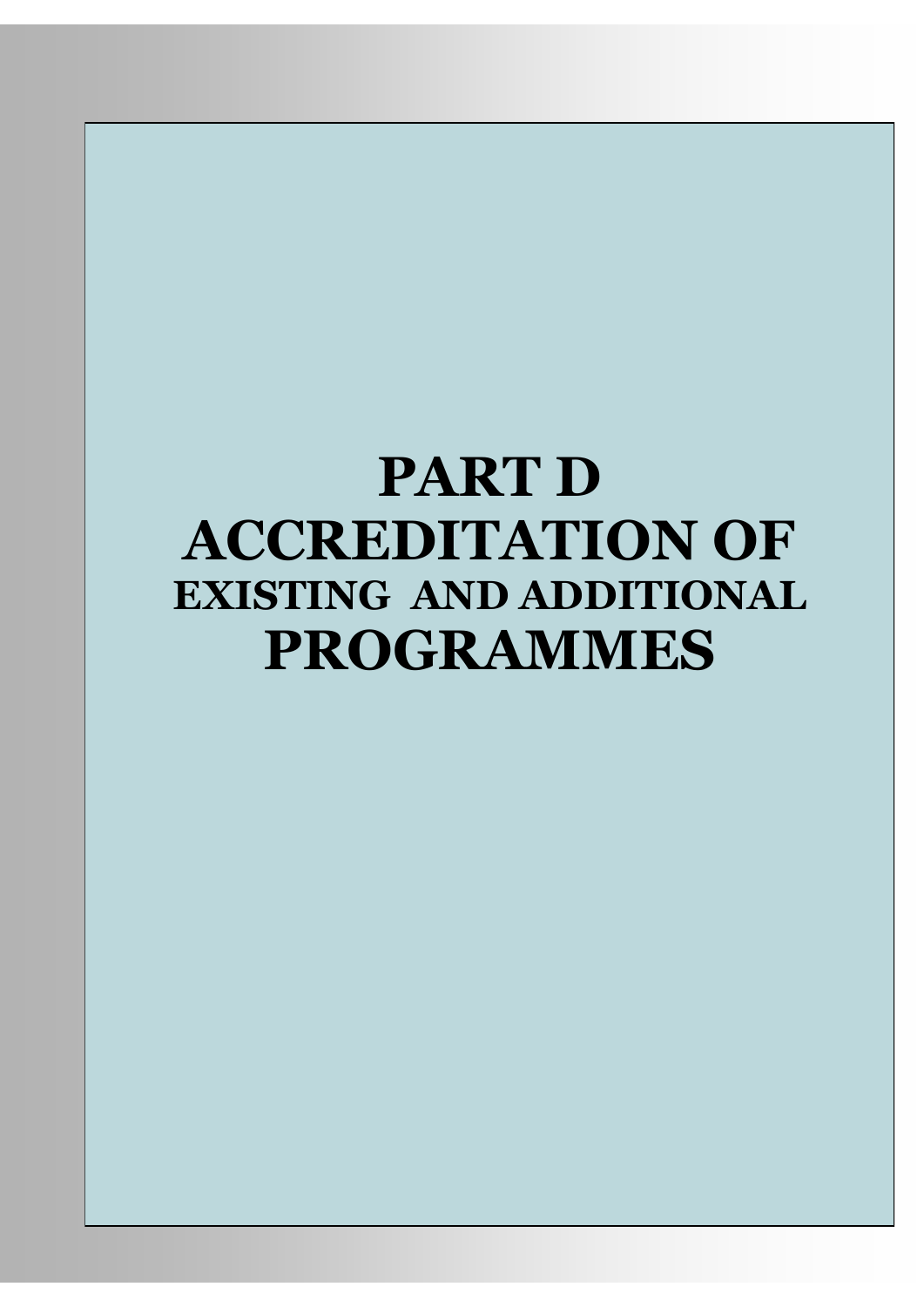### 20 **20. REQUIREMENTS FOR ACCREDITATION**

An existing or additional Education programme may be given accreditation only based on the criteria set out in this section. A programme is considered to be additional if existing programme is modified in terms of duration, composition of courses and credit hours, practicum, etc earlier accredited or if an entirely new course of study is introduced. The criteria to be satisfied in all cases are as follows:

- A. **Legal Status:** the institution must be one duly registered and permitted under the relevant laws of the country to function as educational institution.
- B. **Philosophy and Objectives of the programme:** There must exist clear conceptual framework showing the philosophies and objectives of the programme. The programme will be judged based on the extent to which it meets the national philosophy and objectives of teacher education, both in theoretical and practical terms.
- C. **Curriculum:** The curriculum must be ones approved by TRCN and embodies the following:
	- The Code of Conduct for the Teaching profession as published by TRCN.
	- Current research findings in teacher education.
	- Integration of theory and practice in teacher education.
	- A wide knowledge base in the divisions and components of the programme.
	- Course content of the programme includes the principles, theories, methods and foundations of education and makes appropriate provision for the application of theory in practice.
	- The educational theory and foundation courses in the programme include courses on history, philosophy, and sociology of education, educational laws and current government policies, the National Policy on Education, economic environment of the Nigerian education system, human development and learning, tests and measurement, guidance and counseling.
	- Studies in Information and Communication Technology (ICT) sufficient enough to enable graduates of the programme to make full use of ICT resources including computers, Microsoft and related application packages and the internet in their further learning, teaching researching.
	- Courses on educational management and planning , development and improvisation of instructional materials, research methodology, educational statistics, instructional communication, Education of persons with special needs, and other important aspects of education.
	- Inculcation of a high level of fluency in terms of oral and written English Language.
	- The programme's format and structure are appropriate for the course content.
	- The teaching method courses in the programme are appropriate in relation to the subject areas they concern.
	- The programme allows persons to specialise in pedagogy based on the level of the education system or related institutions where they wish to practice, that is, the primary, secondary, or tertiary levels of the education system or such others as the legal, engineering, nursing, medical, military or other professional educational institutions.
	- The programme exposes the students adequately to the content of the curriculum existing at the level of the education system or type of educational institution they wish to practice.

#### D. **Teaching Staff (Quantity and Quality) :** The teaching staff shall be assessed on the following grounds:

- Their level of academic and professional training.
- Their cognate teaching experience and professional work.
- The diversity of their background.
- The extent to which they further their education in relevant programmes that are offered in their Faculties, Institutes, Schools and Departments.
- The degree of their participation in professional associations and/or societies.
- The existence of staff development programmes for the improvement of the teaching staff and curriculum.
- Good working conditions capable of attracting and retaining staff of high quality.
- A reasonable teaching load in hours per week.
- Teacher-student ratio per course.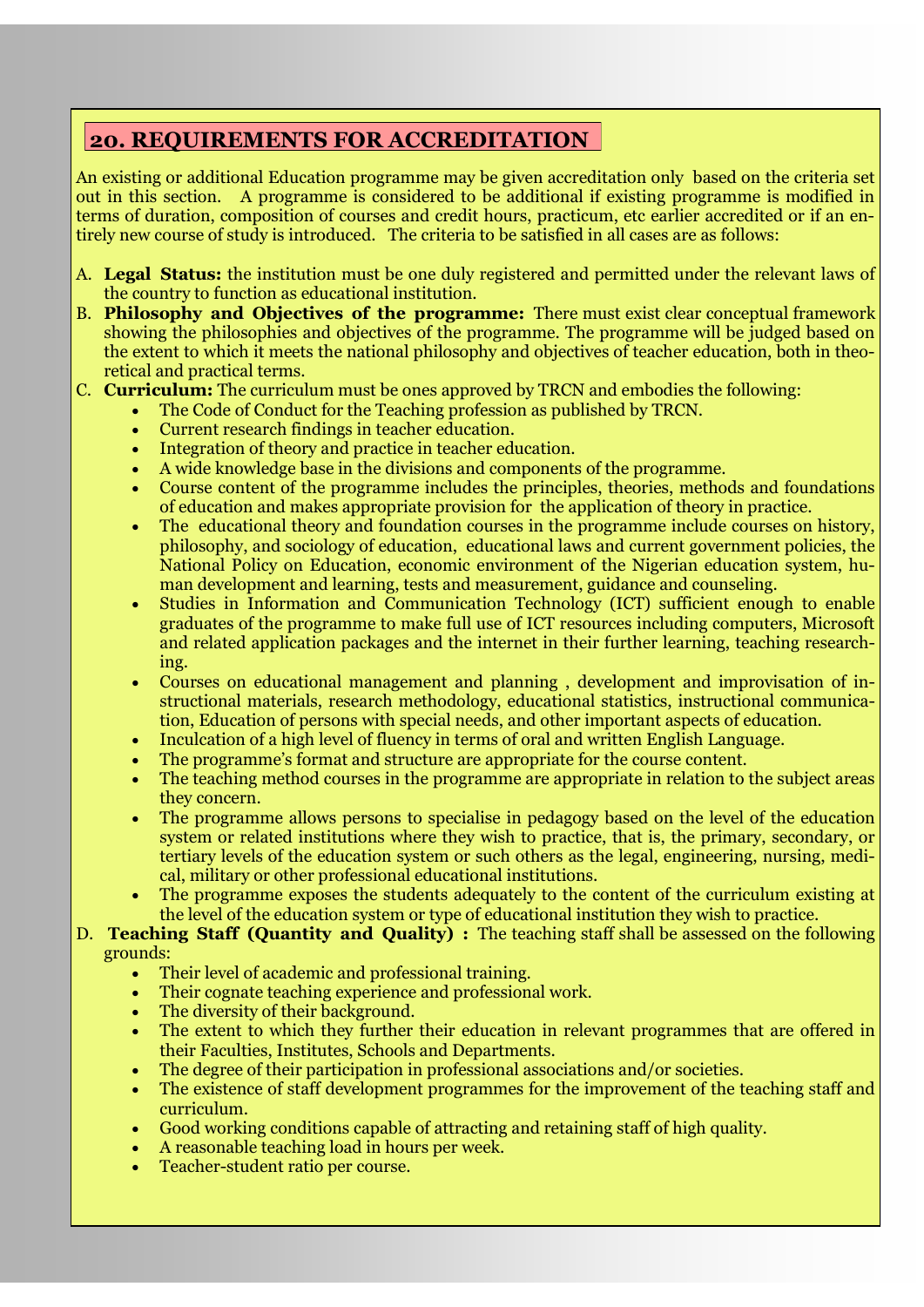- 21 E. **Students (Admission, Retention and Graduation):** The following issues shall form basis of assessing the student factor in the programme:
	- The institution must have policies on admission, retention, withdrawals, expulsion and graduation published in its Annual Calendar or Students Handbook. Admission qualifications including number of credits required must be based on National Minimum Standards established by TRCN.
	- Graduation requirements must include satisfactory completion of all the relevant courses stipulated by TRCN and/or the institution's supervisory agency, including the core and elective courses, teaching practice and project.
	- Students are assessed properly and informed of their progress on an ongoing basis not longer than a semester.
	- Internal controls are put in place to preserve the integrity of students records.

**F. Teaching Practice:** The teaching practice must:

- Last between six weeks and six months (depending on the type of programme) with adequate arrangement for the posting and supervision of candidates.
- Include demonstrations, observations and practical teaching within approved educational institution in Nigeria.
- Allow students to engage actively in their areas of specialisation.
- Have experienced teachers to supervise and report on the performance of the candidates.

**G. Instructional Facilities:** The institution must have libraries and other instructional facilities and infrastructure that have adequate and very current support services for the implementation of the curriculum.

### 21. APPLICATION FOR ACCREDITATION BY INSTITUTIONS

It is the responsibility of teacher training institutions to ensure that their courses and programmes are accredited at least once every five years. In that regard, the affected institutions are required to apply to TRCN for accreditation. Notwithstanding this provision however, TRCN can independently schedule accreditation visits to institutions. The visit shall be preceded by a three month notice.

### 22. SELF ASSESSMENT BY INSTITUTIONS

Institutions seeking accreditation or given notice of accreditation by TRCN shall forward to TRCN a selfreport presented in a format approved by TRCN. The report shall be confidential and giving information confirming the status of the institution with regards to the requirements set out in section 21 of this manual. Details of the relevant programmes such as syllabus, affiliation approvals, list of external moderators, time table, number of students per course, student-teacher ratio, list of lecturers, the courses they teach and number of students and hours covered, past question papers and external moderators reports in the last two years, and other document likely to substantiate the substance of the self-report. At least five sets of the copies of the self-report must be sent to TRCN not later than two months before the indicated date of accreditation.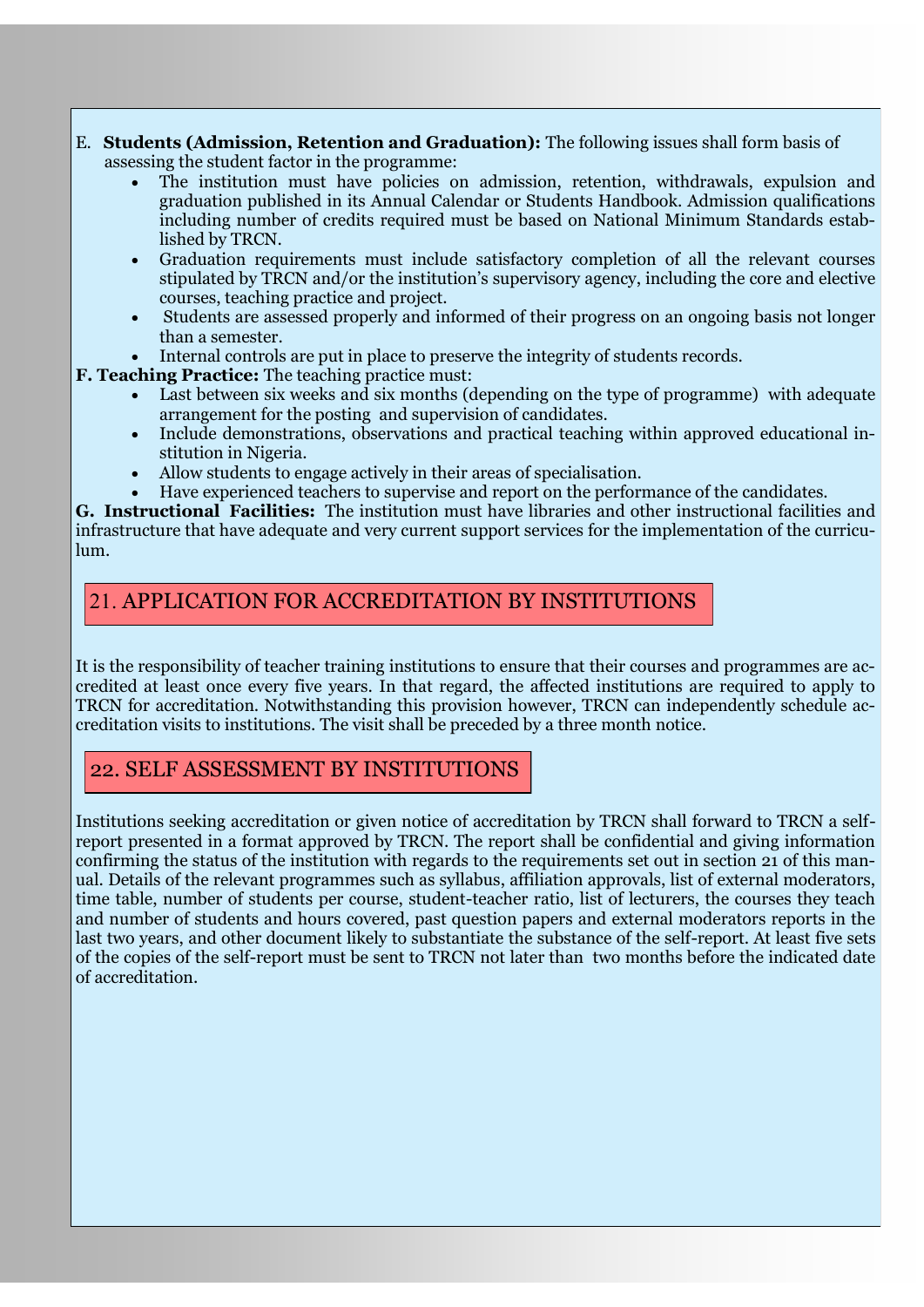#### 23. SURVEY OF THE PERFORMANCE OF GRADUATES OF THE PROGRAMME Teacher training institutions will be required to conduct a tracer study which indicates how satisfied employers are with their graduates. The result of the survey study shall form part of the self-report to be sent to TRCN ahead of the accreditation exercise. The full details of the survey instruments, analytical techniques, data of the graduates and their employers and other vital information relating to the study shall be forwarded together with the report to enable a replication of the study where necessary.

22

## 24. VISITATION TO INSTITUTIONS

The accreditation panels shall visit institutions for the purpose of evaluating the contents of the self report vis-à-vis the realities on ground. While in the institutions, the accreditation panels shall work in accordance with its duties set out in section 13 of this Manual. Basically, the courses and programmes of the institution are to be assessed to determine the extent they meet the requirements for accreditation listed in section 21 of this Manual.

## 25. REPORT OF ACCREDITATION PANEL

The accreditation panel shall prepare reports that concisely depict the status of the courses and programmes examined and all documents and evidences that formed the basis for the decision taken. The panel shall further make its position clear on whether or not the courses and programmes should be recognised.

## 26. APPROVAL OF ACCREDITATION RESULT

The power to approve accreditation report lies in the Governing Council of TRCN. However, the Governing Council shall do so based largely on the advice of its Education Committee which shall study the accreditation reports in detail.

Courses and programmes may be eventually awarded accreditation status as follows:

- **Full Accreditation**  A full recognition that the courses and programmes meet the national minimum standards.
- **Conditional Accreditation**  A provisional recognition of the courses and programmes which requires the training institutions to make specified improvements within a given time frame.
- **Denied Accreditation** A verdict that the courses and programmes fall short of the requirements for the preparation of individuals for the teaching profession.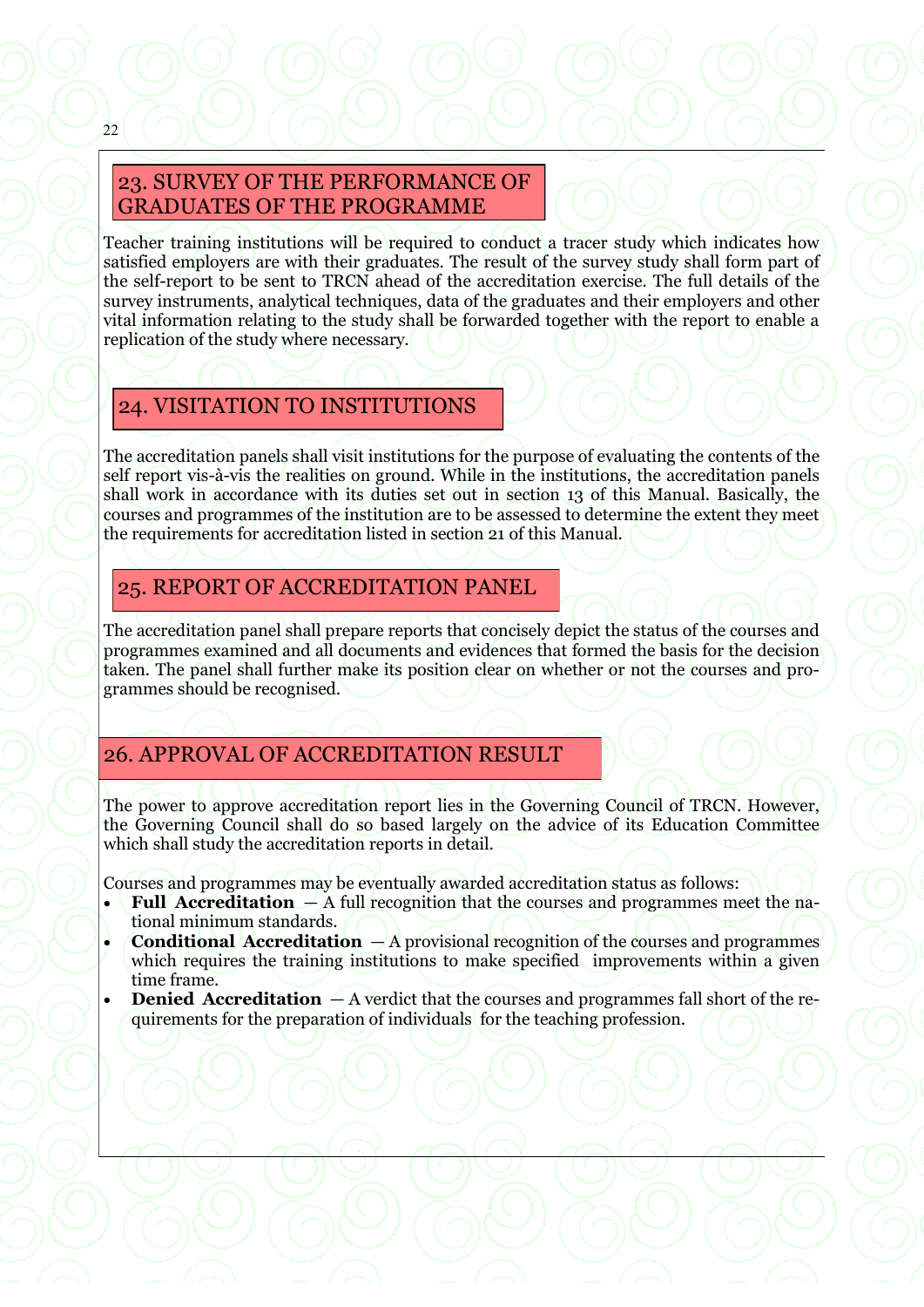### 27. DURATION OF ACCREDITATION

A full accreditation lasts for five years after which the courses and programmes shall be revisited with system-wide accreditation. Within this five years however, TRCN shall through the Inspectorate teams and other mechanisms continue to monitor and supervise the delivery of the courses and programmes. A conditional accreditation shall lapse after two years. If the conditions specified are met by the institution, the status of the courses and programmes shall change to full accreditation whereas if the conditions are not met the status drops to denied accreditation. If an institution is given denied accreditation during the first visitation, the institution shall be given a mandatory two years within which to remedy its deficiencies and apply to TRCN for accreditation.

### 28. RENEWAL OF ACCREDITATION

It shall be the responsibility of institutions to apply for renewal of accreditation at least four months before the expiry date. Such institutions shall once again submit the necessary self-report and follow all other procedures set out in this Manual which normally accompany the application for accreditation. Not withstanding this provision, however, TRCN may issue a notice to institutions to remind of the expiration of their accreditation and request them to arrange for accreditation.

### 29. ENFORCEMENT OF ACCREDITATION RESULT

TRCN shall communicate formally the accreditation results to the teacher training institutions concerned and send a copy of the letter to the institution's supervisory agency. The implications of the results shall also be clearly spelt out. The institutions shall be expected to comply strictly with the terms of the results and letters. The results of accreditation shall be widely published to advise the general public, particularly parents, students and government about the status of the courses and programmes and its implications. Ultimately, candidates who graduate from unapproved courses and programmes can not be eligible for registration as professional teachers in Nigeria and in accordance with the TRCN Act they shall be guilty of an offence if they are found teaching, using the title of a teacher or earning the reward of a teacher. The employers of such unregistered teachers shall equally be guilty of an offence and punishable. Such offenders shall be fined by TRCN among other sanctions.

### 30. EVALUATION OF TEACHING QUALIFICATIONS OBTAINED OVERSEAS

TRCN shall work collaboratively with Teaching Councils overseas and the relevant Department of the Federal Ministry of Education to evaluate teaching qualifications obtained overseas. The TRCN Act in section  $6(1)(a)$  empowers TRCN to recognize teaching qualifications from approved institutions in overseas countries that recognise teaching qualifications obtained in Nigeria.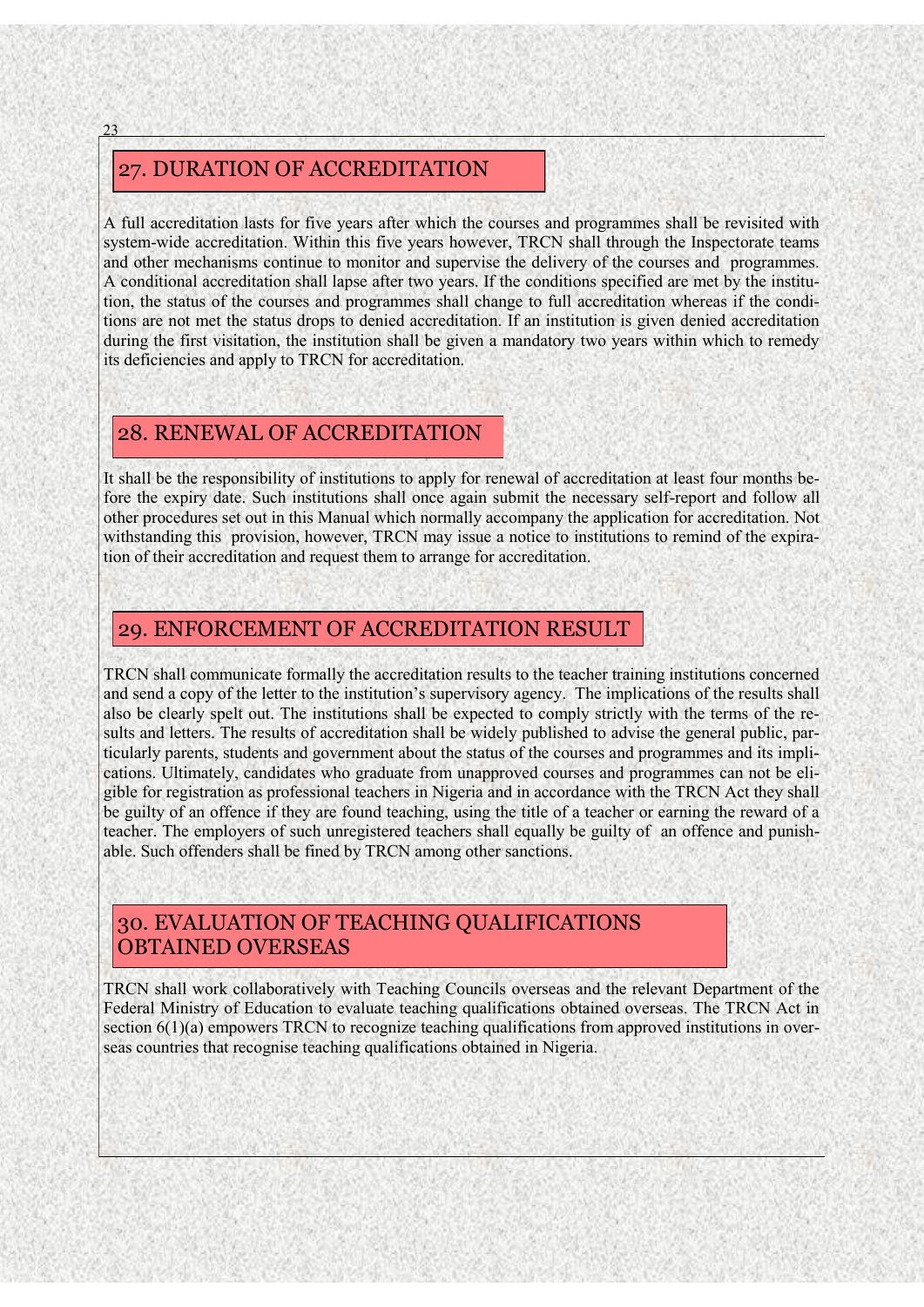# **PART E**

24

# **MONITORING AND SUPERVISION**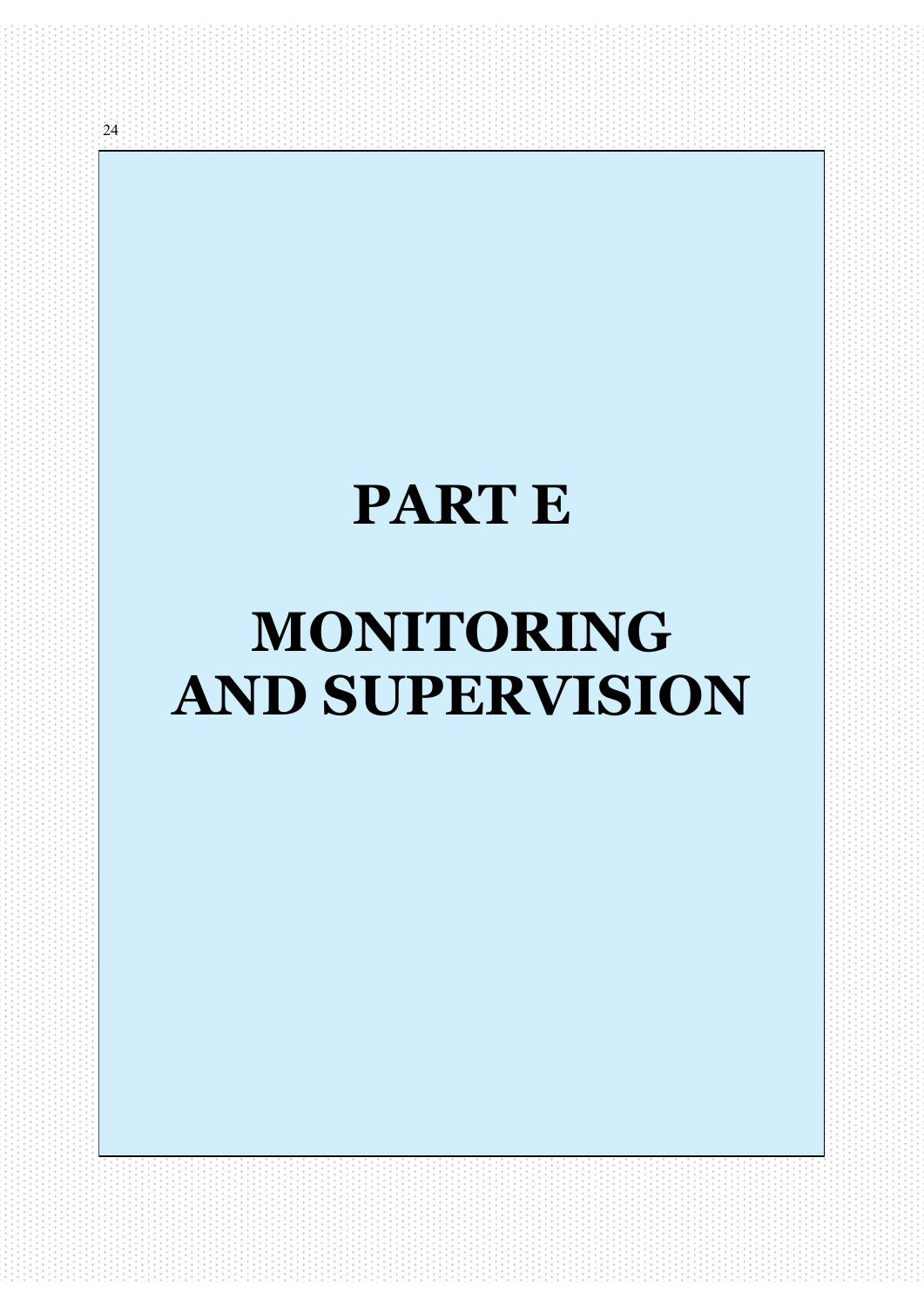### 31. PERIODIC SELF REPORTS BY INSTITUTIONS

Teacher training institutions shall keep TRCN abreast of their implementation of accredited courses and programmes:

- The list of all candidates admitted each session into education programmes and their qualifications as well as the list of all graduated students and their class of degree or certificate shall be forwarded annually to TRCN by all teacher training institutions.
- In addition to this, the institutions shall copy their academic calendar to TRCN and notify it of the commencement and arrangements of teaching practice by the institution.
- List of students on teaching practice, their practicing schools and supervisors are to be forwarded equally at the onset of the teaching practice.
- Abstracts of graduating students' projects should be forwarded to TRCN Headquarters Library.
- Inform TRCN of major additions to the stock of library materials and instructional media and facilities or significant decline in those areas.
- The institutions shall submit other relevant information that TRCN may from time to time require in the statutory discharge of its function of ensuring qualitative teacher education in Nigeria.

#### 32. EVALUATION OF SELF REPORTS

The Education Committee of the TRCN

Governing Board shall from time to time evaluate the reports coming in from the teacher training institutions so as to advise the Governing Council appropriately. The Governing Council may based on advise received constitute ad-hoc inspectorate teams that may visit specified institutions.

### 33. INSPECTION VISITS TO INSTITUTIONS

When constituted, ad-hoc inspection teams shall visit designated teacher training institutions to inspect any aspect of their courses and programmes. The aspects may include teacher-student ratio, quality of lecture notes and coverage of syllabus, conduct of examinations and moderation by external examiners, quality of teaching practice and its supervision, communication of results to students, integrity of students academic records and reliability of statistics forwarded to TRCN, among other issues. The Governing Council shall normally spell out clearly the aspects of the courses and programmes to be inspected during the visit.

### 34. REPORT OF INSPECTORATE TEAMS

The inspectorate teams shall after visitation prepare a concise report that show clearly the status of the aspects of the courses and programmes inspected. They shall in addition give advice regarding the necessary action that TRCN may take. All the necessary documents and evidence which formed part of the decision or advice shall be attached to the report and submitted to the Registrar/Chief Executive.